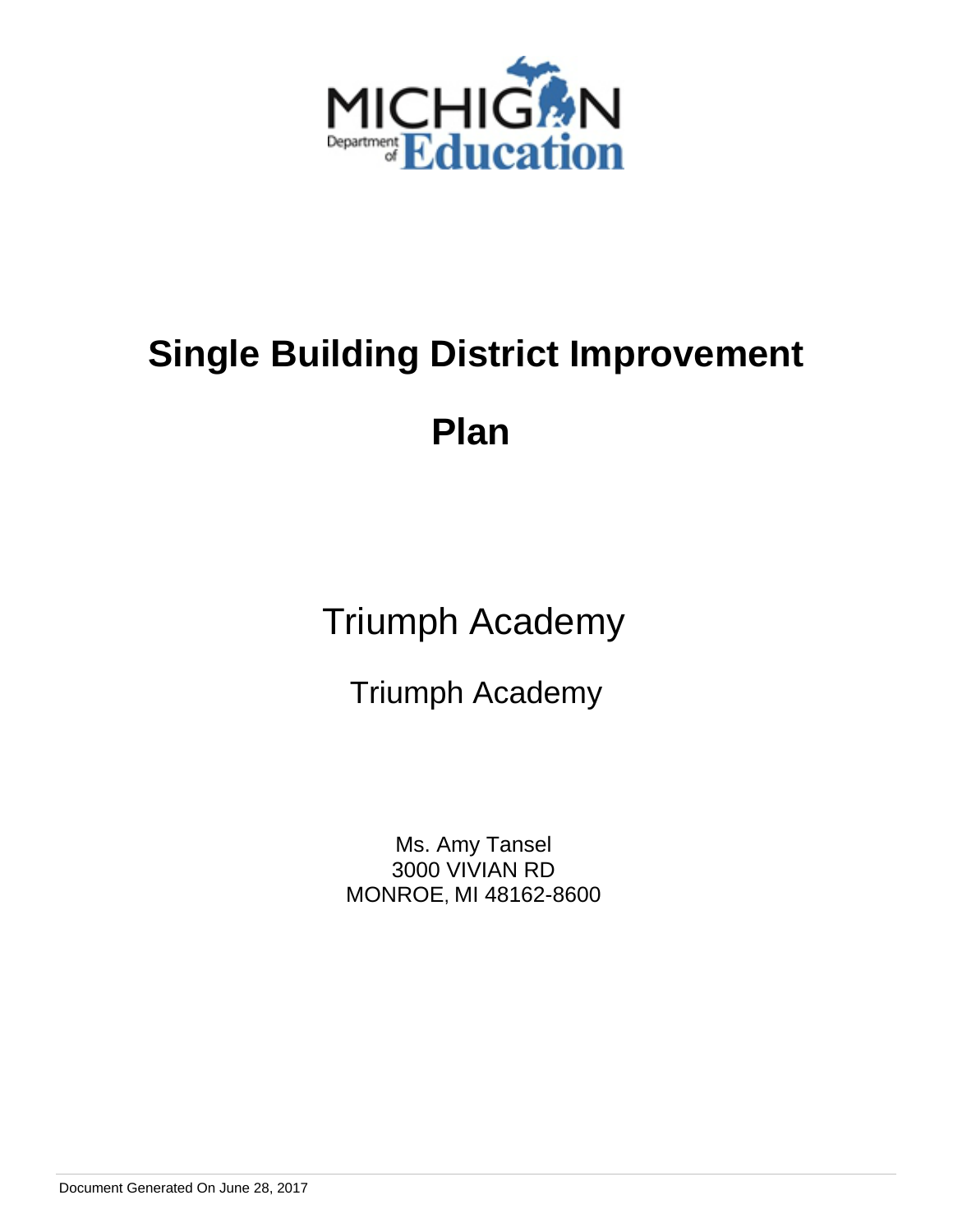## **TABLE OF CONTENTS**

| <b>Improvement Plan Assurance</b>                                                               |
|-------------------------------------------------------------------------------------------------|
|                                                                                                 |
|                                                                                                 |
| Improvement Plan Stakeholder Involvement                                                        |
|                                                                                                 |
|                                                                                                 |
| <b>Title I Schoolwide Diagnostic</b>                                                            |
|                                                                                                 |
|                                                                                                 |
|                                                                                                 |
| 18                                                                                              |
|                                                                                                 |
| 20                                                                                              |
|                                                                                                 |
|                                                                                                 |
| 28                                                                                              |
| Component 9: Timely and Additional Assistance to Students Having Difficulty Mastering the<br>29 |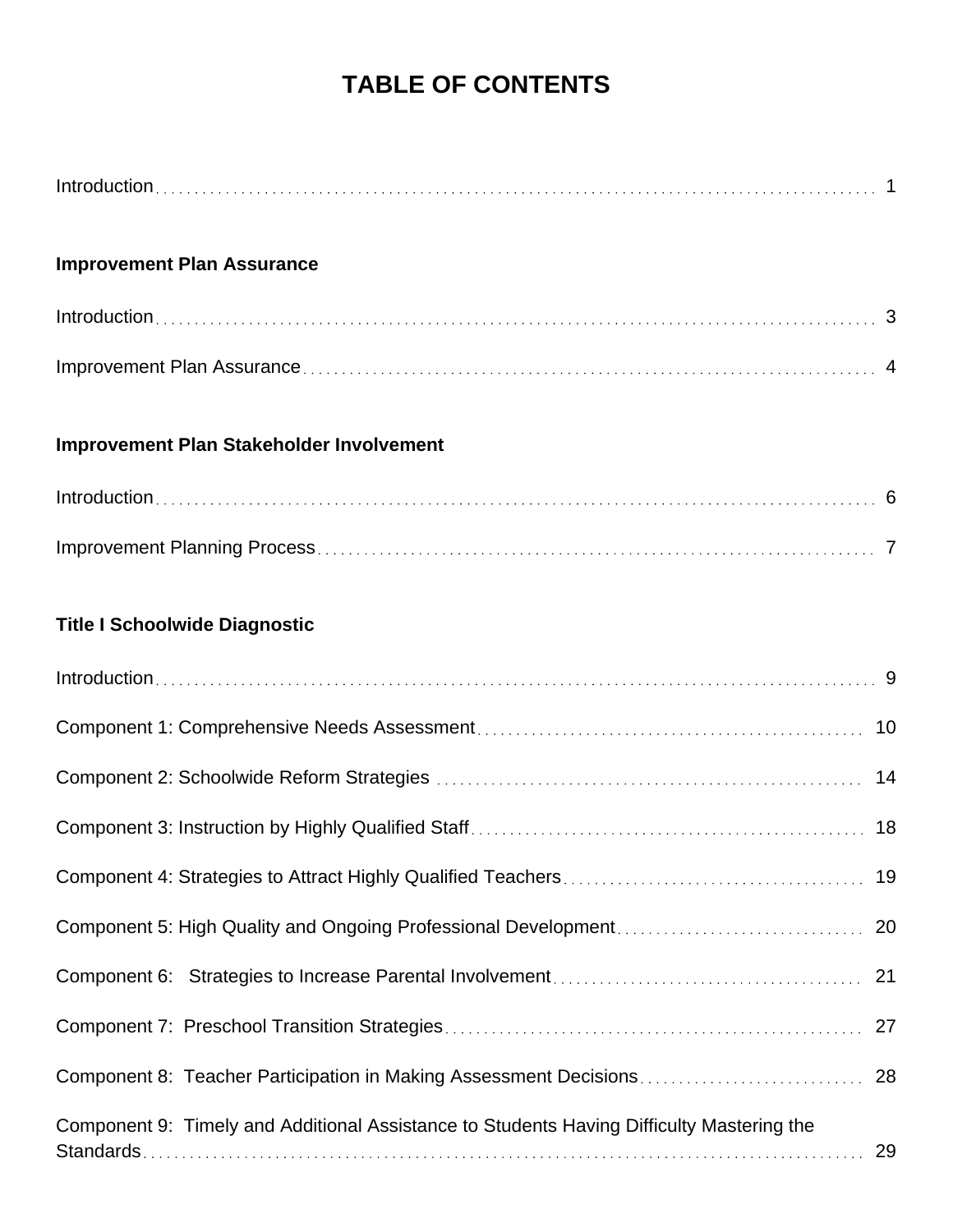Component 10: Coordination and Integration of Federal, State and Local Programs and Resources... 31

Evaluation: 33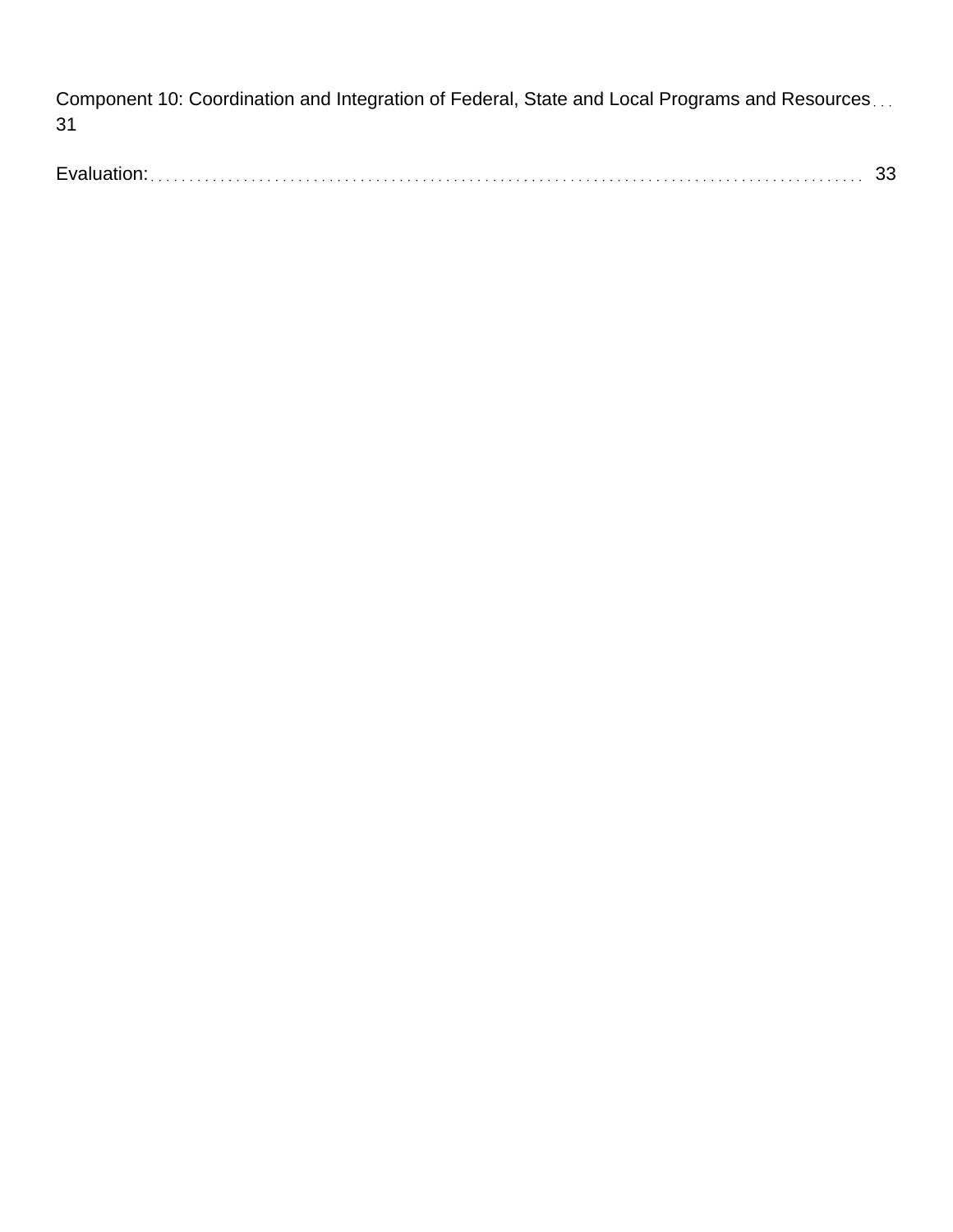## **Introduction**

The SBDIP is a planning tool designed to address student achievement and system needs identified through the school's comprehensive needs assessment (CNA). Additionally, the SBDIP provides a method for schools to address the school improvement planning requirements of Public Act 25 of the Revised School Code and the Elementary and Secondary Education Act (ESEA) as applicable.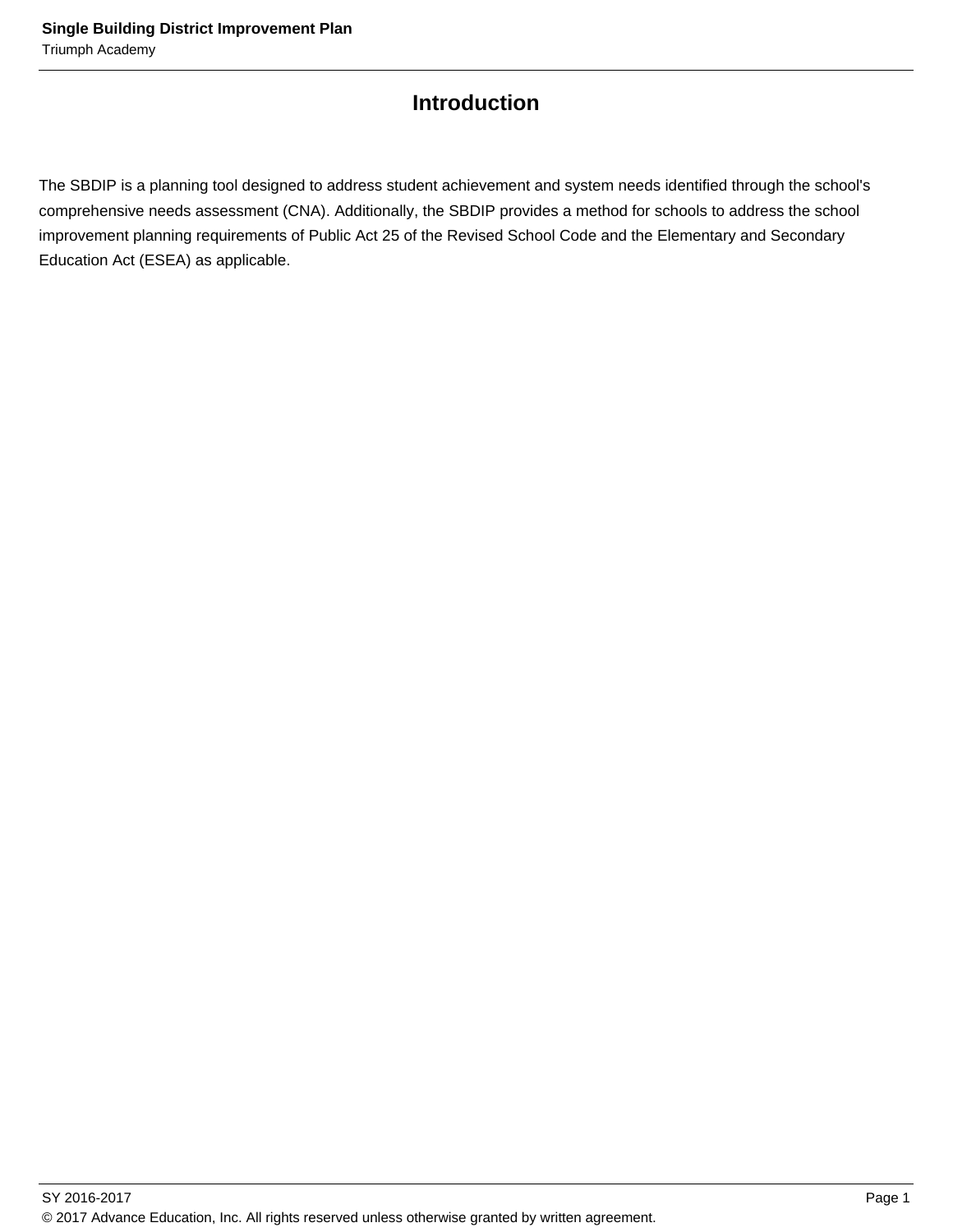## **Improvement Plan Assurance**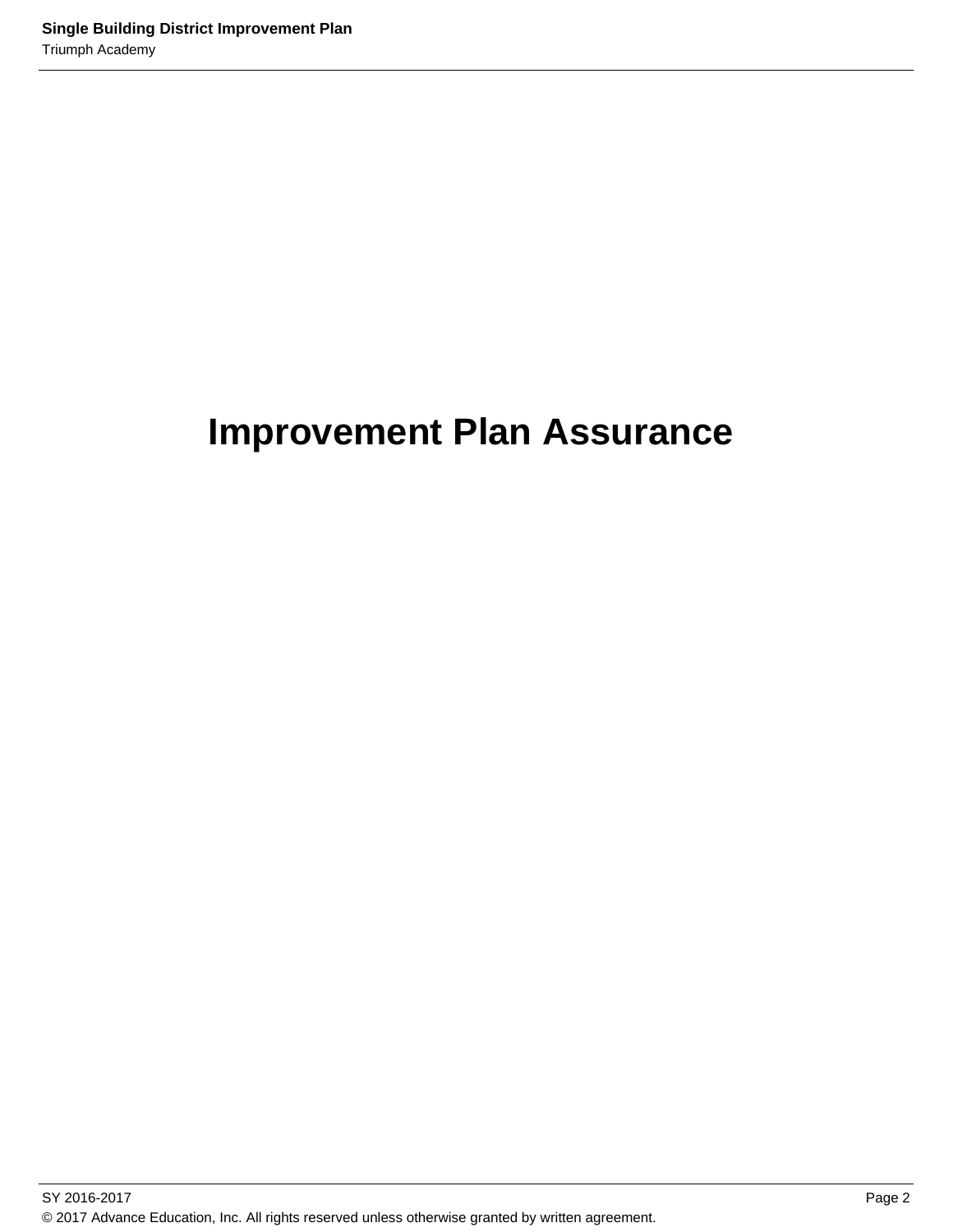## **Introduction**

During the 2016-2017 school year, schools will have two options for Goals and Plans. 1. Update Goals and Plans, if necessary, based on analysis of data and Program Evaluation; 2. Complete and upload the Abbreviated Goals and Plans template into ASSIST, based on analysis of data and Program Evaluation.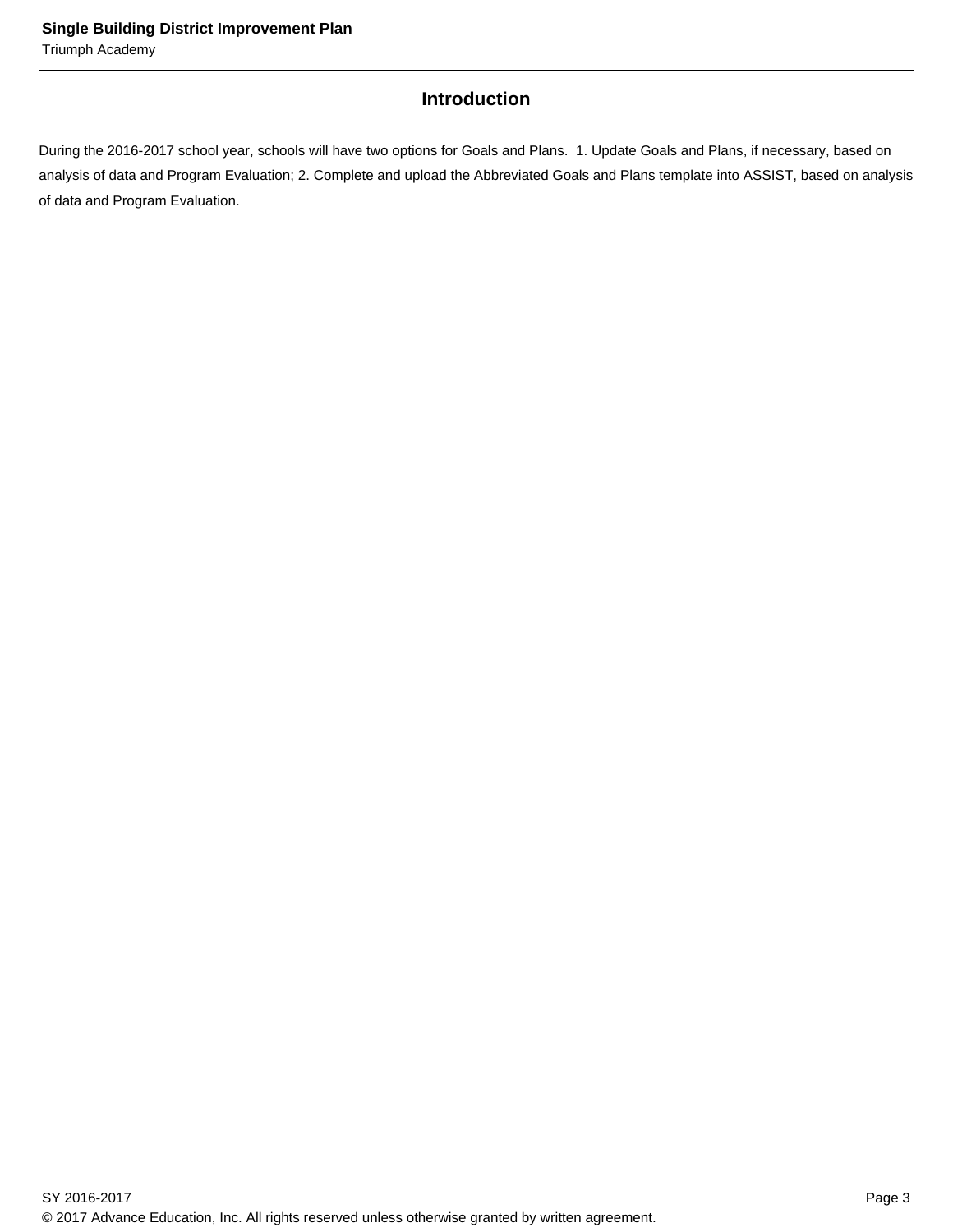## **Improvement Plan Assurance**

| Label | Assurance                                                                              | <b>Response</b>                      | <b>Comment</b>             | ∣Attachment                                                     |
|-------|----------------------------------------------------------------------------------------|--------------------------------------|----------------------------|-----------------------------------------------------------------|
|       | Which option was chosen for Goals and Plans?  Abbreviated  Abbreviated Goals and Plans | lGoals &<br><b>Plans</b><br>Template | template has been uploaded | Triumph - 2017-18<br><b>IMDE Abbreviated</b><br>Goals and Plans |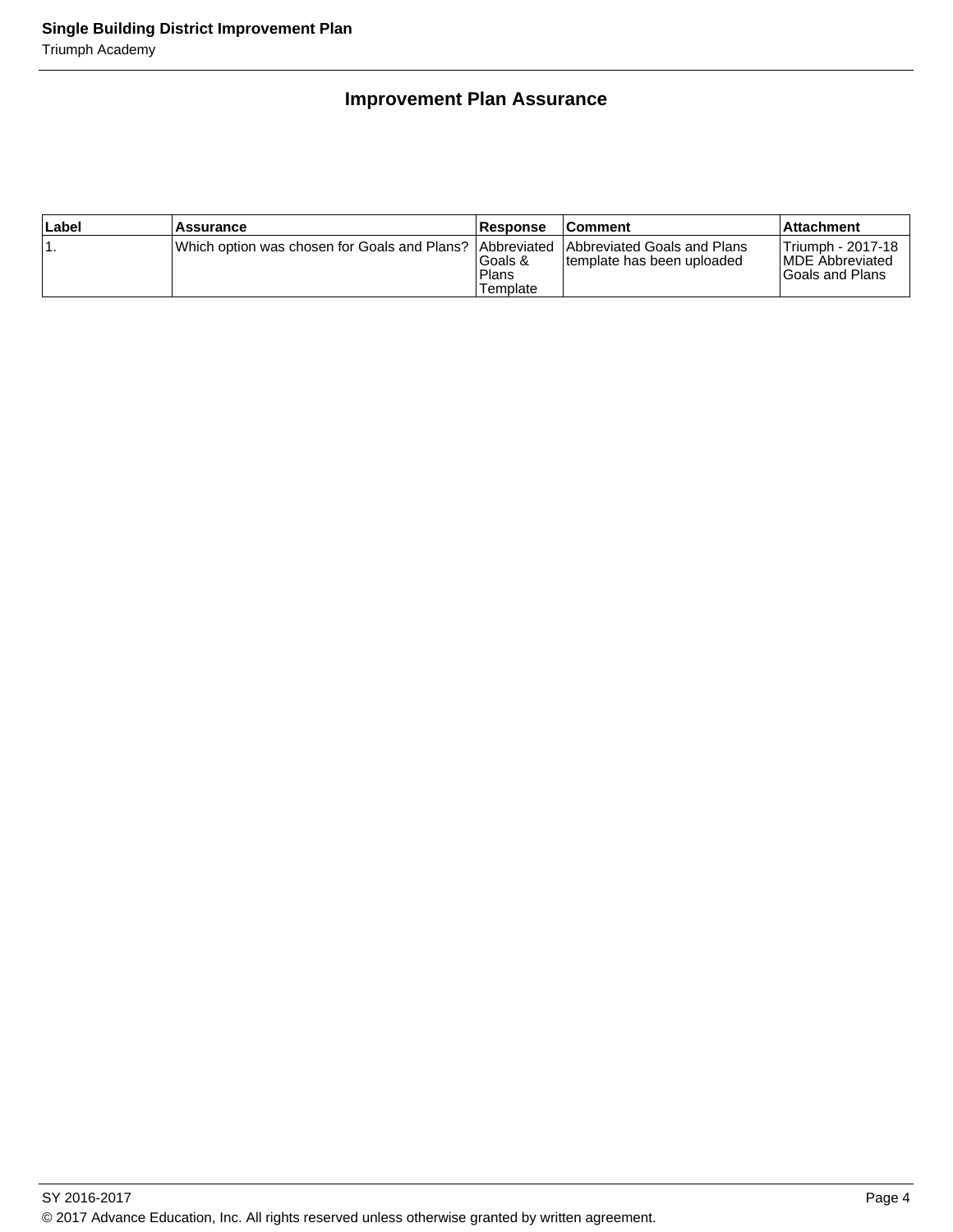## **Improvement Plan Stakeholder Involvement**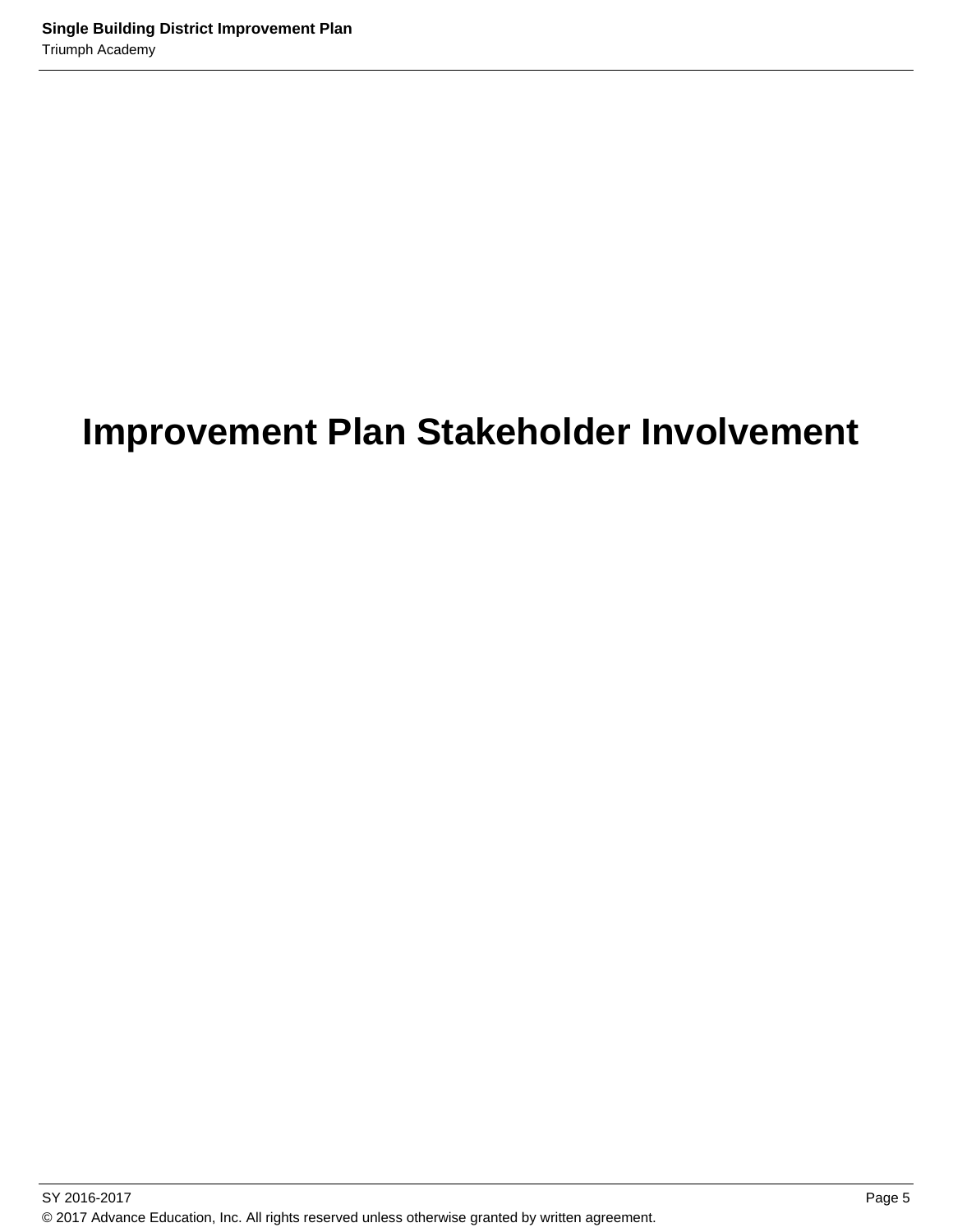## **Introduction**

The responses should be brief, descriptive, and appropriate for the specific section. It is recommended that the responses are written offline and then transferred into the sections below.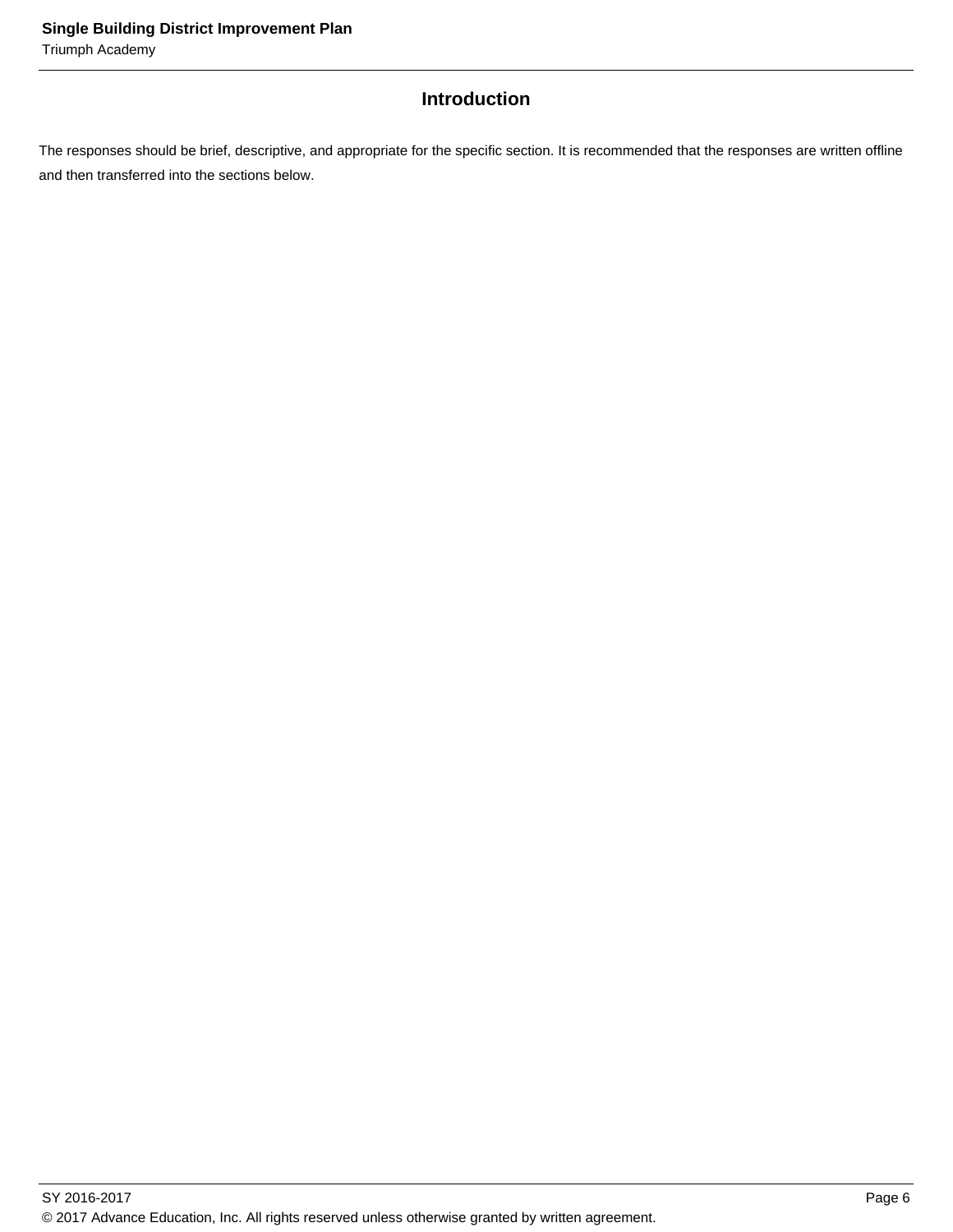## **Improvement Planning Process**

Improvement Planning Process

**Describe the process used to engage a variety of stakeholders in the development of the institution's improvement plan. Include information on how stakeholders were selected and informed of their roles, and how meetings were scheduled to accommodate them.** 

The school ensures that a variety of stakeholders are part of the development of the SIP. All stakeholders are encouraged to participate in the school improvement process by attending SIP meetings both during the regular school day and in the evenings, as well as providing feedback through written surveys. Roles of each stakeholder and the process are discussed in detail at the initial SIP meetings.

## **Describe the representations from stakeholder groups that participated in the development of the improvement plan and their responsibilities in this process.**

- Staff - A school improvement-focused staff meeting is held in Feb/March. Staff discuss the comprehensive needs assessment data and analyze/evaluate improvement efforts to determine the focus for the following school year. Staff are formally surveyed during this time, which ensures that they provide feedback on programs and professional development.

- Parents - A school improvement-focused parent meeting is held in Feb/March. Parents are presented with comprehensive needs assessment data for their analysis, and they provide feedback/evaluation on school programs via a formal survey.

- Board members - School improvement components are reviewed during a board meeting to ensure that the board members have an opportunity to evaluate programs and provide input for the following school year.

- Students do not participate on the planning team as the school serves students in grades K-8.

## **Explain how the final improvement plan was communicated to all stakeholders, and the method and frequency in which stakeholders receive information on its progress.**

The final improvement plan is shared with staff, parents, and the Board each year in the spring during stakeholder meetings. Additionally, the plan is reviewed at the beginning of each school year during stakeholder meetings with parents and staff. Then, the Committee meets regularly throughout the school year to monitor and evaluate the plan and updates are shared on a regular basis.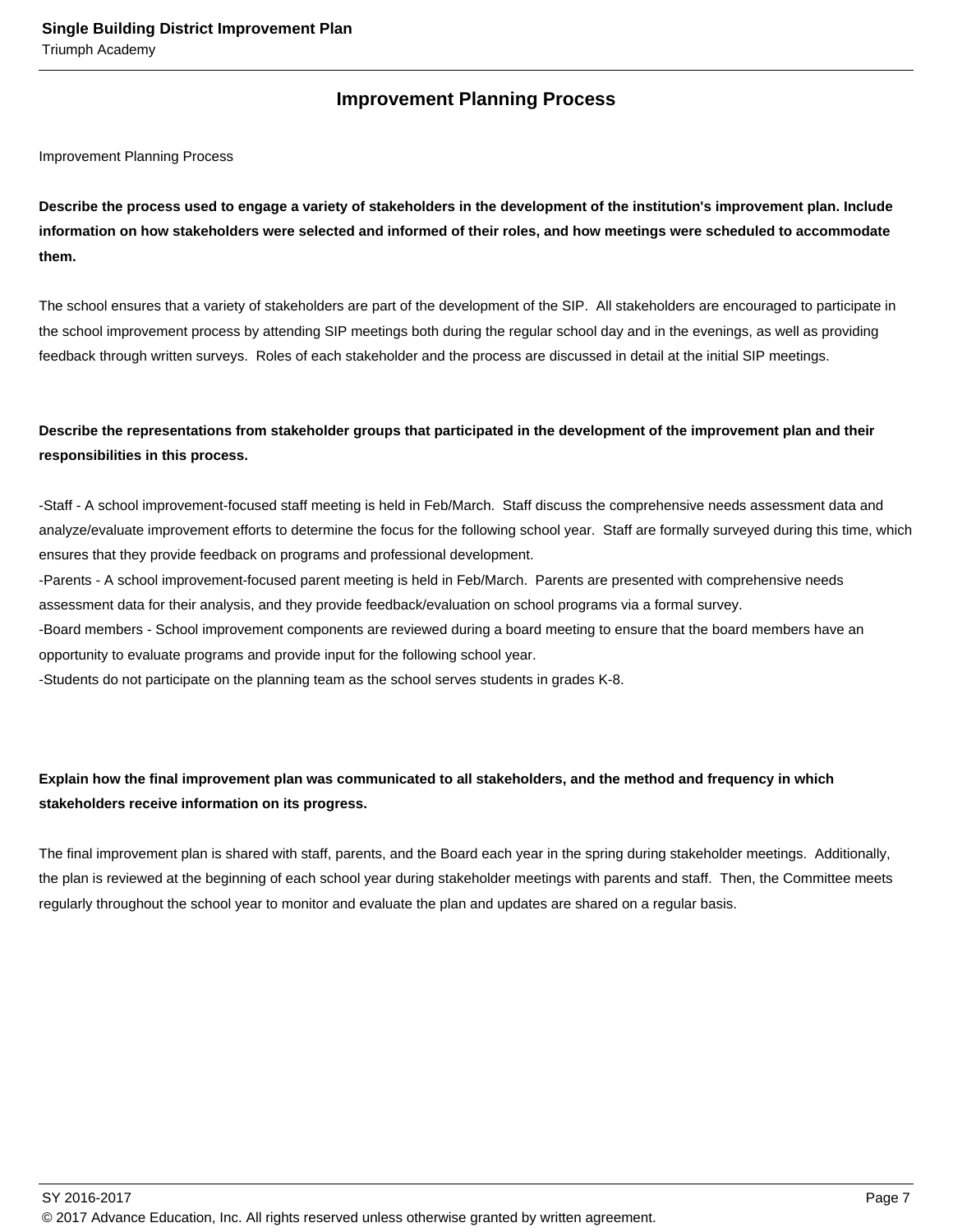## **Title I Schoolwide Diagnostic**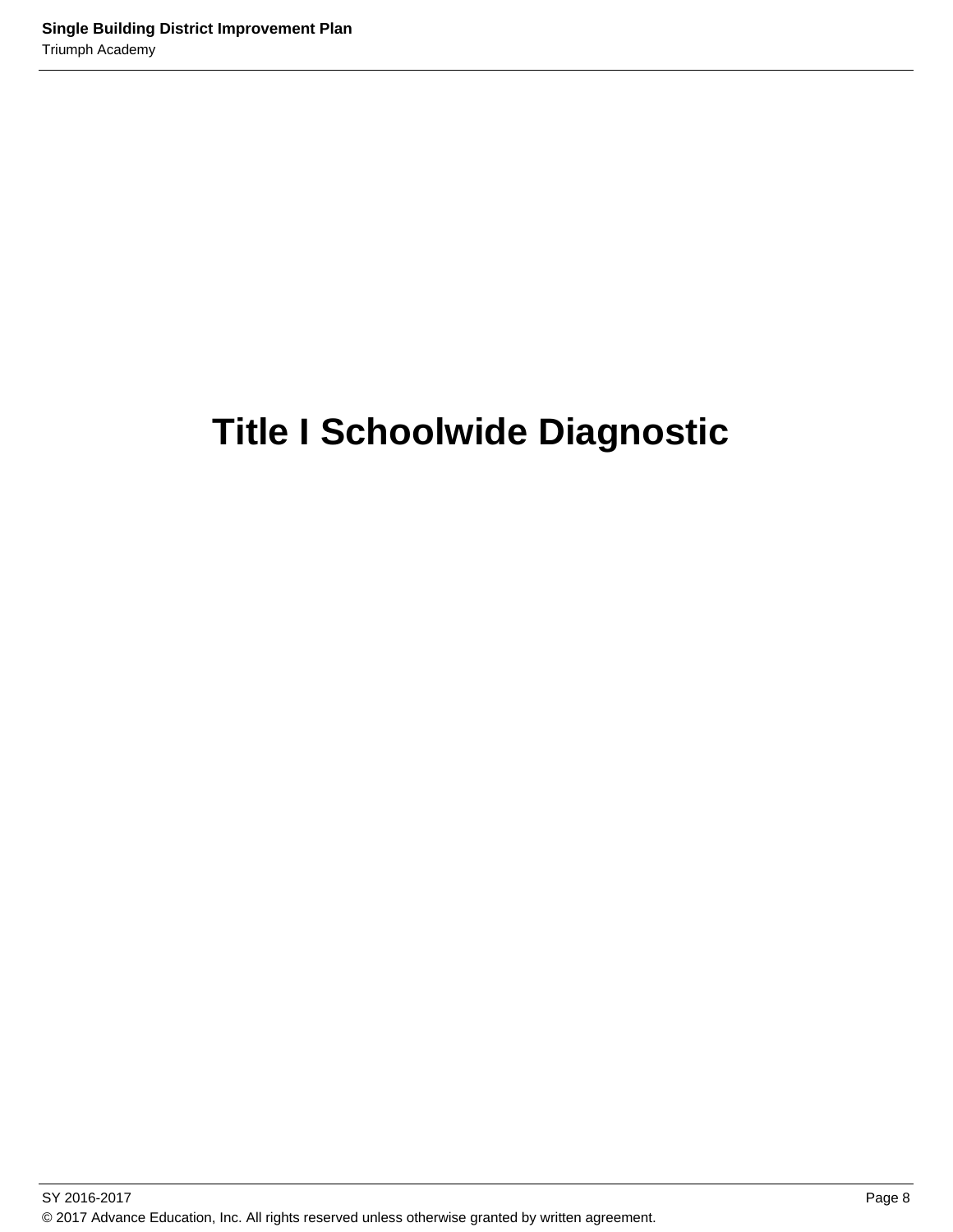## **Introduction**

This diagnostic tool is aligned to requirements for Title I Schoolwide schools. The Comprehensive Needs Assessment must be completed prior to creating a new plan or annually updating an existing school improvement plan. Use the results of the Comprehensive Needs Assessment to develop Goals/Objectives/Strategies and Activities. Ensure that the Comprehensive Needs Assessment addresses all four types of data: student achievement data, school programs/process data, perceptions data (must include teachers and parents; student data is encouraged), and demographic data. The Comprehensive Needs Assessment must also take into account the needs of migratory children as defined in Title I, Part C, Section 1309(2).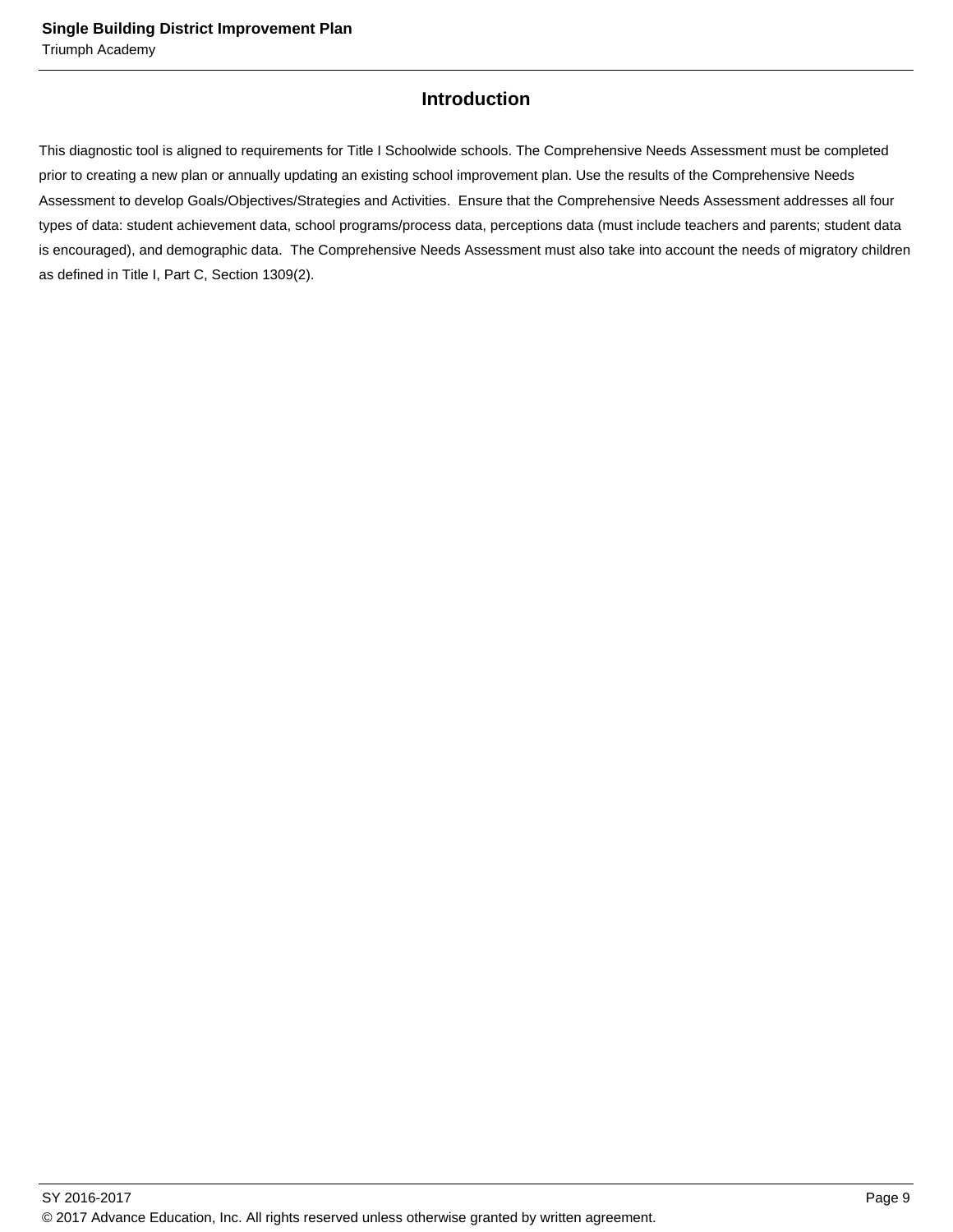## **Component 1: Comprehensive Needs Assessment**

#### **1. How was the comprehensive needs assessment process conducted?**

- A formal comprehensive needs assessment is completed by the School Improvement Committee at least annually. It includes a review of a variety of data from the following categories:

1. Student achievement data, including State test data, NWEA data, and local and formative assessment data (including subgroup analysis) 2. Demographic data, including student demographics by subgroup, student enrollment information, teacher demographics (including years of experience), Highly Qualified teacher and paraprofessional information, student attendance and discipline information, etc.

3. Programs and process data, including curriculum alignment assessments, School Quality Review findings (if appropriate), MI-SAAS, etc. 4. Perceptions data, including staff survey results, parent survey results, perception information from community members, etc. This data is analyzed and discussed by the School Improvement Team. Results of the analysis determine the school's focus areas, and the following stakeholders are given an opportunity to provide feedback:

i. Staff - A school improvement-focused staff meeting is held in Feb/March. Staff discuss the comprehensive needs assessment data and analyze/evaluate improvement efforts to determine the focus for the following school year. Staff are formally surveyed during this time, which ensures that they provide feedback on programs and professional development.

ii. Parents - A school improvement-focused parent meeting is held in Feb/March. Parents are presented with comprehensive needs assessment data for their analysis, and they provide feedback/evaluation on school programs via a formal survey.

iii. Board members - School improvement components are reviewed during a board meeting to ensure that the board members have an opportunity to evaluate programs and provide input for the following school year.

- The comprehensive needs assessment data was used to develop Title I, Title II, and Section 31a programs and services. The program and services are outlined in detail in the goals sections as well as in the schoolwide reform strategies.

## **2. What were the results of the comprehensive needs assessment process? What information was concluded as a result of analyzing perception, student achievement, school programs/process, and demographic data?**

- DEMOGRAPHIC DATA REVIEWED: Enrollment, Mobility, Attendance, Discipline, Teacher Experience, Teacher and Leadership Absences, Teacher Turnover

i. Results - Middle School enrollment continues to be a focus as students leave between 6th and 7th grade to play sports and to experience traditional public school education prior to high school. Higher student enrollment in lower grades results in higher class sizes. Responses include looking at partnering with local Catholic Schools to offer football, helping to educate parents on transition to high school, continue enrollment events targeted at lowering middle school attrition, look at ways to help support teachers with higher class sizes in lower grades.

Attrition has decreased over the past 3 years. Students primarily have left due to family circumstances including moving and transportation.

Student attendance rates have been increasing over the past several years. Changes this year have included the implementation of the Monroe County Truancy Protocol with a staff member dedicated to implementing the program.

We have seen a decrease in student incidents particularly in middle school. There is a wide variance of incidents between male and female SY 2016-2017 Page 10 © 2017 Advance Education, Inc. All rights reserved unless otherwise granted by written agreement.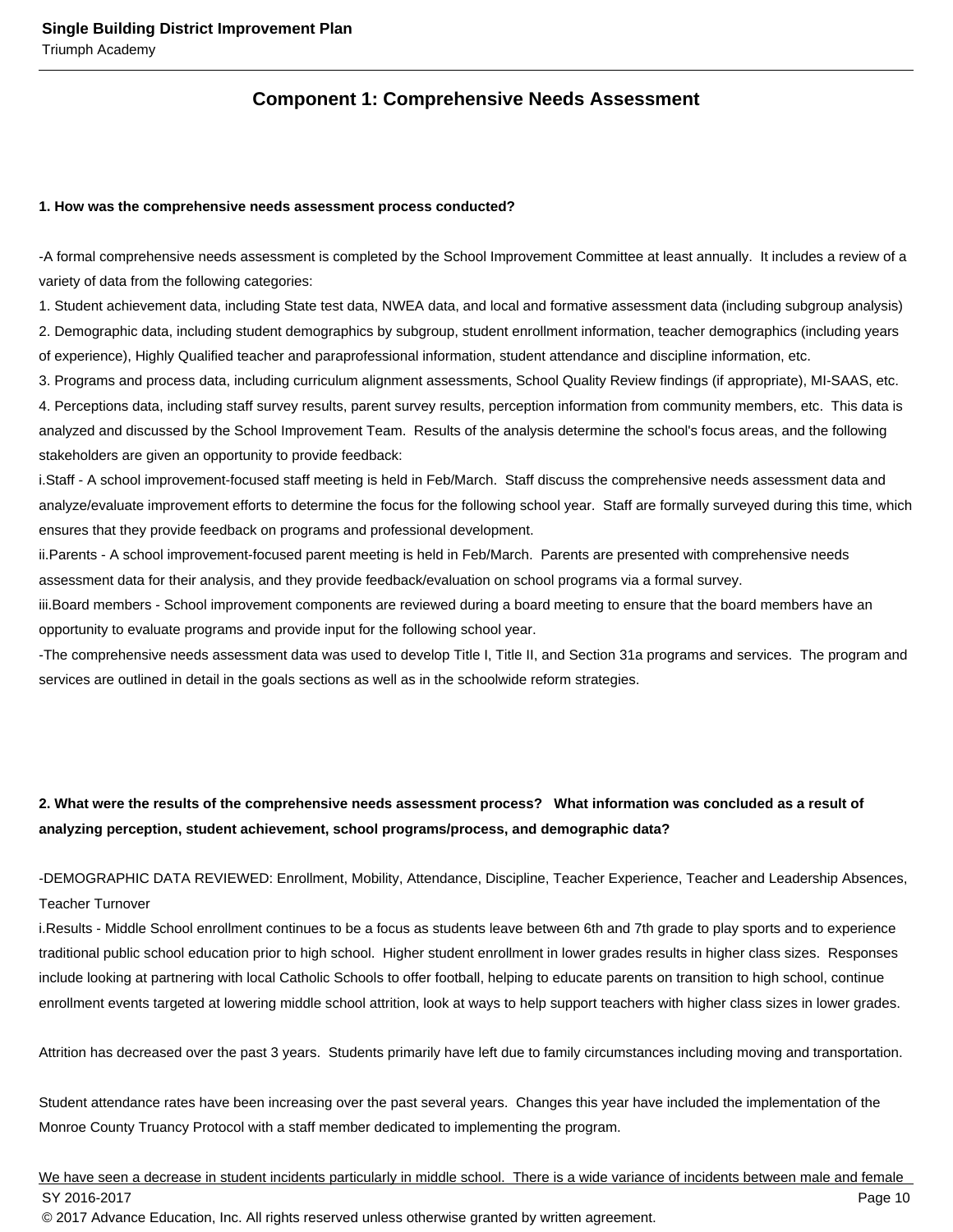Triumph Academy

students. We can attribute this decrease to hiring an Achievement and Behavior Support Specialist as well as the implementation of a school-wide positive behavior system (Class Dojo).

ii. Conclusions - Over time, demographics have remained stable overtime and no new challenges have been identified.

To address parents with transportation issues, we help to provide options to assist parents with transportation including: local bus service, YMCA busing, and helping to identify other parents to carpool.

We will continue to acknowledge students with perfect attendance monthly through pizza with the principal and by trimester through perfect attendance awards. We will educate parents about effects of attendance on student achievement.

Triumph has also developed a Behavior Team that consists of various stakeholders, which helps inform and develop behavior initiatives. We are addressing the gender discrepancy by having a leadership class in the middle school separated by gender. We will continue to implement the initiatives developed by our Achievement and Behavior Support Specialist and Behavior Team, as well as, improving on our Class Dojo system.

- PERCEPTION DATA REVIEWED: Voice of the Parent - an annual parent survey and Employee Loyalty Survey - an annual staff survey i. Results - Highest parent survey results: Likelihood to re-enroll. Lowest parent survey results: School discipline policies are effective. ii. Conclusions - Increase parent partnership through parent trainings and increased parent communication in regards to behavior, student progress, and school initiatives.

- STUDENT ACHIEVEMENT DATA REVIEWED: M-STEP and NWEA PGA/MAP assessment data

i. Results -

Reading Strengths: We have a plethora of reading resources and created a school resource library. Students are showing more interest in reading due to NHA Read Aloud, library, reading activities and incentives. Teachers are participating in more cross-curricular reading opportunities. Students have improved in finding textual evidence.

Reading Challenges: Time for reading activities presents a challenge as well as students coming in from outside of Triumph who are very low and lack out-of-school reading.

Reading Trends: Trends are difficult to identify due to changes in state tests year over year.

Writing Strengths: Identified strengths in writing include the development of vertical team collaboration, students writing every day, writing stamina increasing, implementation of writer's notebook, consistent program implemented in grades 4-8 and increased cross curricular writing.

Writing Challenges: Identified challenges include, sustaining a new program school-wide, teachers are not comfortable with writing, lack of training for teachers and lack of technology for publishing.

Writing Trends: Difficult to identify due to changes in state tests year over year.

Math Strengths: Strengths include, increased buy-in for school-wide basic math program, strong math curricular tool, increased use of technology within the subject and increased use of performance task classroom activities.

Math Challenges: Challenges include reinforcing basic math facts, vocabulary, and general knowledge, student proficiency with writing in math and application of skills.

Math Trends: Difficult to identify due to changes in state tests year over year.

Science Strengths: Strengths include implementation of new curricular tool, increased engagement in science, more hands on activities and

SY 2016-2017 Page 11

© 2017 Advance Education, Inc. All rights reserved unless otherwise granted by written agreement.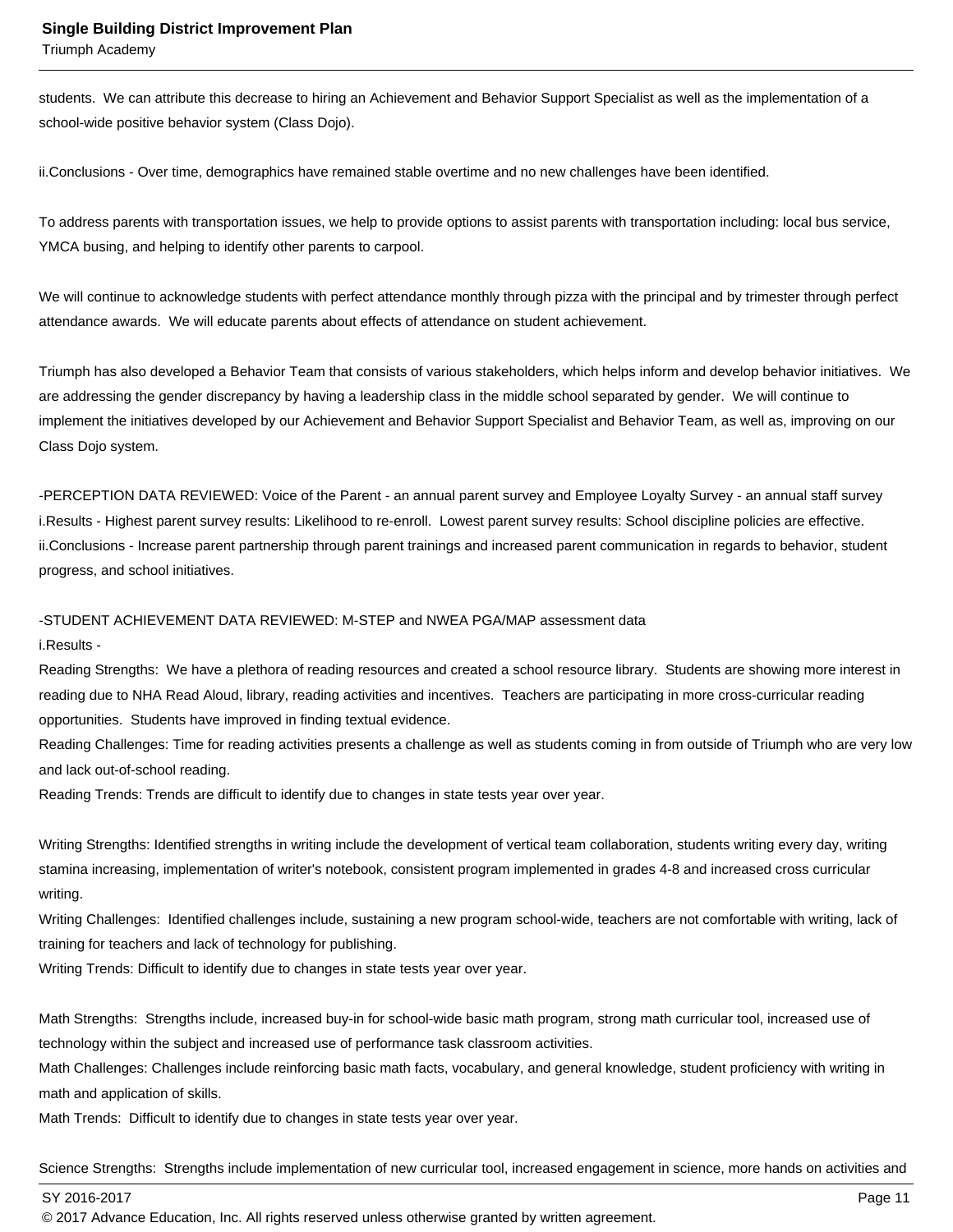Triumph Academy

consistent science instruction for grades 3-8.

Science Challenges: Challenges include new curricular standards and finding time to spiral past years' content for grade levels that take state assessment.

Science Trends: Difficult to identify due to changes in state tests year over year and not testing every grade level.

Social Studies Strengths: Strengths include, vertical team development, consistent instruction 3-8, reading and writing cross-curricular activities and finding and using evidence.

Social Studies Challenges: Challenges include not having up to date curricular tools, potential new standards, finding time to spiral past years' content for grade levels who test on state assessment.

Social Studies Trends: Difficult to identify due to changes in state tests year over year and not testing every grade level.

ii. Conclusions - Our M-STEP and NWEA data show that we have to focus on all core subject areas. We intend to take the following actions to address the identified challenges.

Reading Actions: Create a reading vertical team to focus on reading initiatives. Increase the use of novel studies in grades 3-8. Implement the Michigan reading law components. All students read at their level every day.

Writing Actions: Actions include, peer observations and peer mentoring for writing, more rigorous K-5 writing expectations, and implementation of consistent instructional language school-wide.

Math Actions: Action steps include, starting peer observations and peer mentoring for math, vertical math team development, and focus on improving math workshop effectiveness.

Science Actions: Actions include, implementing STEM and STEAM day, continuing science vertical team and hands on activities. Social Studies Actions: Actions include, continuing vertical team, adopt curricular tool when standards are approved and purchasing supplemental resources to help support instruction.

#### - PROGRAM AND PROCESS DATA REVIEWED: EdYES! (School Systems Review)

i. Results - The lowest rated standards in the EdYes! Report in ASSIST were Assessment and Professional Learning Culture. We indicated partial implementation for the Student Involvement in the Assessment Process indicator, and full, but not sustained implementation for the Assessment System indicator of the Assessment standard. We indicated full, but not sustained implementation for all of the associated Professional Learning indicators (Collaborative Teams and Collective Responsibility).

ii. Conclusions - These lower ratings for Assessment and Professional Learning Culture indicate that the most intensive improvement work needs to be done on the indicated indicators for these two standards.

## **3. How are the school goals connected to priority needs and the needs assessment process? It is clear that a detailed analysis of multiple types of data was conducted to select the goals.**

Goals were developed using the Comprehensive Needs Assessment, which includes extensive demographic, student, teacher, parent perception, staff perception, M-STEP, NWEA, programs and process, and formative assessment data.

- Math Goal: All students at Triumph Academy will increase academic achievement in Mathematics.

- Math Objective: The students with individualized education plans (IEP) subgroup will increase 7% in Math as measured by State Tests by June 30 next year.

- ELA/Reading/Writing Goal: All students at Triumph Academy will increase academic achievement in English Language Arts.

SY 2016-2017 Page 12

© 2017 Advance Education, Inc. All rights reserved unless otherwise granted by written agreement.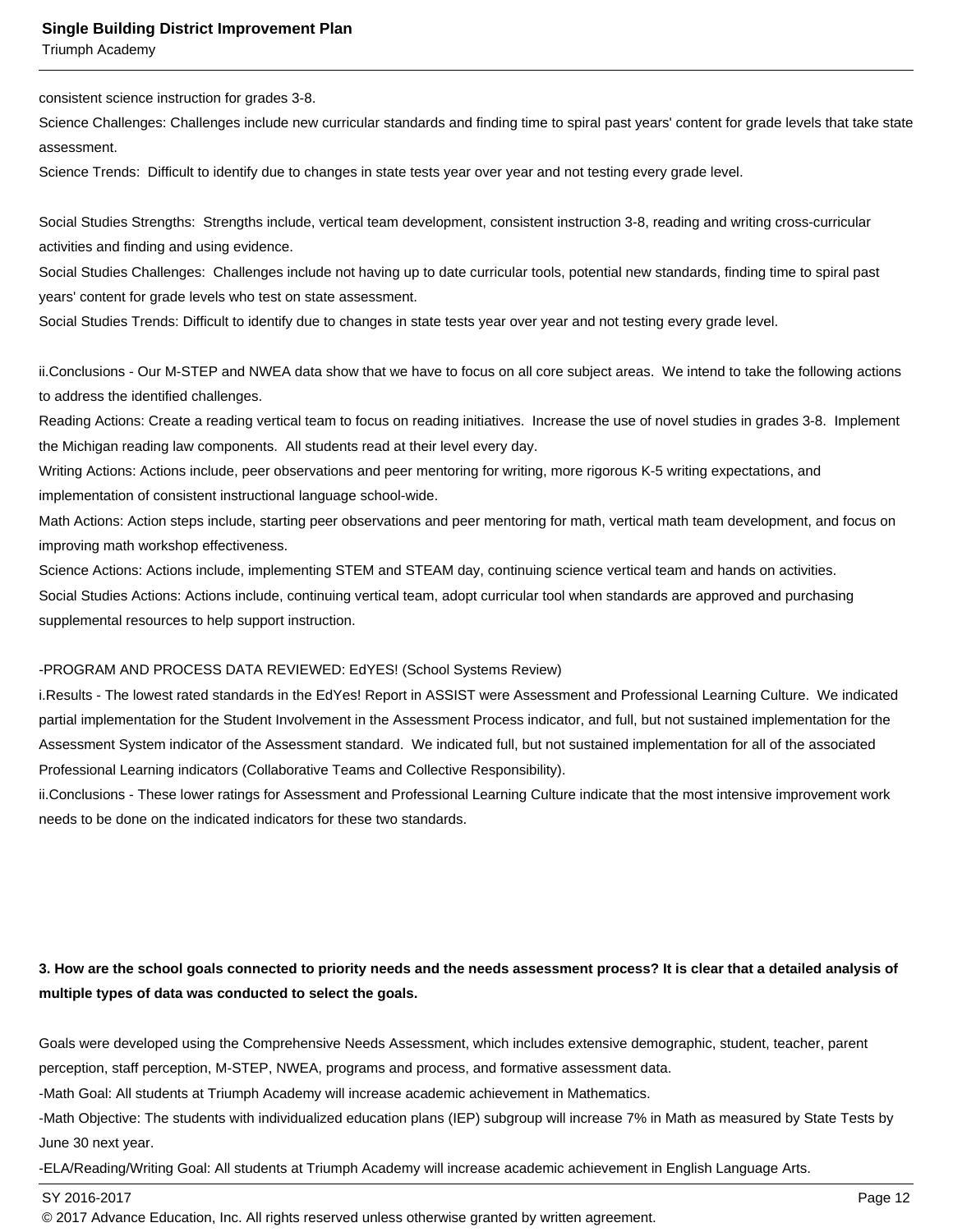Triumph Academy

- ELA/Reading Objective: The IEP subgroup will increase 24% in Reading as measured by State Tests by June 30 next year.
- ELA/Writing Objective: The English Learners (EL) subgroup will increase 10% in Writing as measured by State Tests by June 30 next year.
- Science Goal: All students at Triumph Academy will increase academic achievement in Science.
- Science Objective: The Free Lunch subgroup will increase 10% in Science as measured by State Tests by June 30 next year.
- Social Studies Goal: All students at Triumph Academy will increase academic achievement in Social Studies.
- Social Studies Objective: The Free Lunch subgroup will increase 10% in Social Studies as measured by State Tests by June 30 next year.

## **4. How do the goals address the needs of the whole school population? How is special recognition paid to meeting the needs of children who are disadvantaged?**

The school population experiences academic and organizational improvements as at-risk student achievement increases. All of the school's goals address the needs of the whole school population by setting high proficiency expectations for all student. Strategies for supporting all students are outlined in the Comprehensive Needs Assessment, goals section, and Schoolwide Reform component. The school has implemented activities to ensure that students who experience difficulty mastering standards are provided with effective and timely additional assistance.

Additionally, the school has developed measures to ensure that students' difficulties are identified on a timely basis in order to provide teacher and school leadership with sufficient information on which to base effective assistance. Teachers utilize the formative assessment process to meet the varied learning needs of students. The school uses differentiated instruction by implementing regularly scheduled workshop sessions and flexible groupings in order to meet each student's individual learning needs.

Supplemental intervention services are provided to students that are having difficulty mastering State academic achievement standards through differentiation in the classroom. If the school has students that are identified as neglected or delinquent, they will use the Comprehensive Needs Assessment data to develop neglected programs and services.

The school will provide Homeless Children services comparable to services offered to other students in the school, including transportation, Title I services, educational services for which the student meets eligibility criteria (including special education and related services and programs for English language learners), school nutrition programs (the school will provide free meals to the Homeless Child as all Homeless Children are automatically eligible for free meals), vocational and technical education programs, gifted and talented programs, and out of school time programs.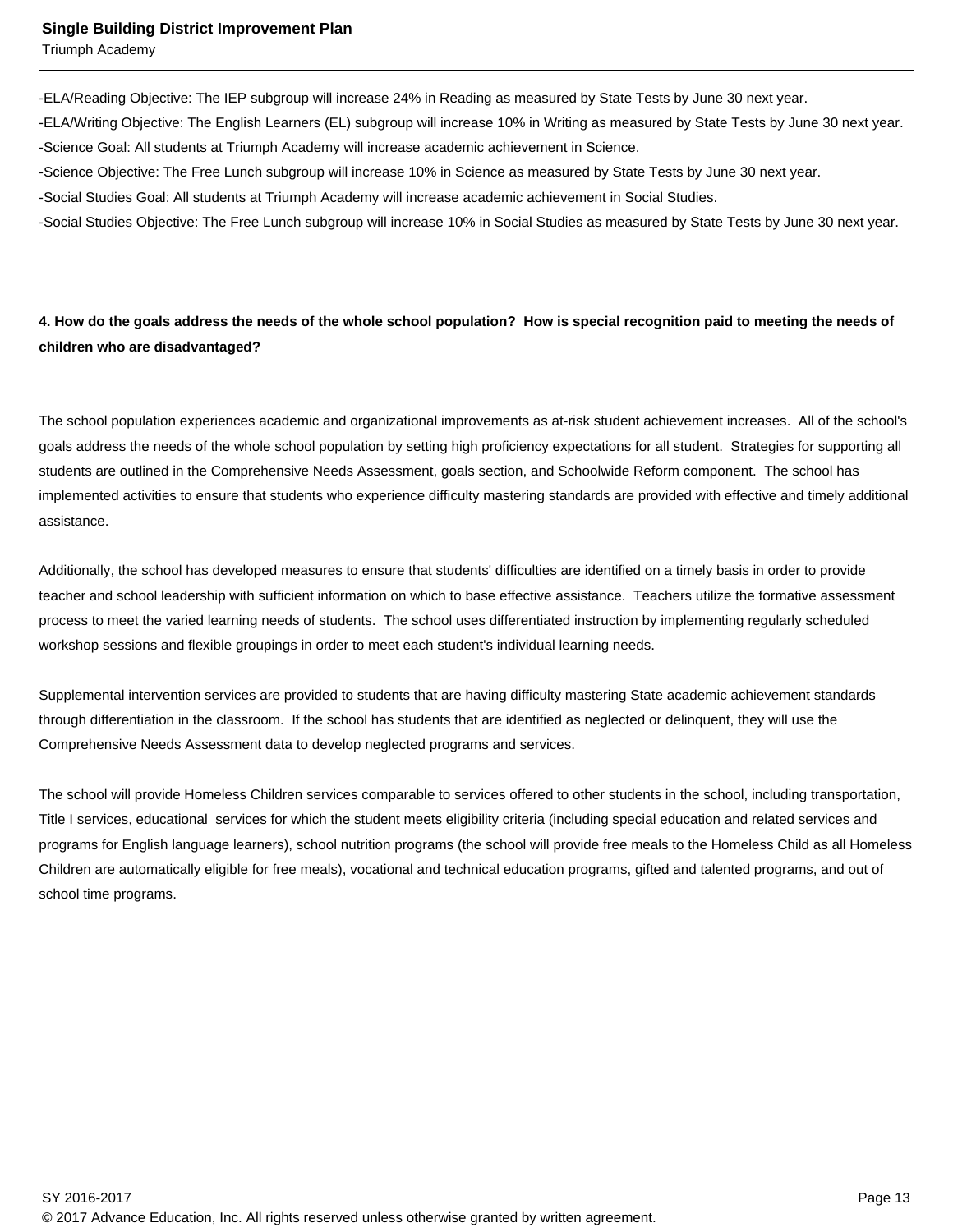## **Component 2: Schoolwide Reform Strategies**

#### **1. Describe the strategies in the schoolwide plan which focus on helping ALL students reach the State's standards.**

The school's educational program is grounded in the principles of Effective Schools Research, which was originally developed by Ronald R. Edmonds, who served on the faculties of Harvard University and Michigan State University. Effective Schools Research recommends research-based school attributes that are associated with quantifiably improved student learning. By definition, an "Effective School" is one in which all children obtain at least the essential knowledge, concepts, and skills needed to be successful at the next higher level. Within the Effective School, there are seven unique characteristics that correlate with school effectiveness. This school has adopted these characteristics as part of its promise to deliver a high-quality educational option for parents of the community. These seven characteristics are as follows: clear school mission, high expectations for success, instructional leadership, frequent monitoring of student progress, opportunities to learn, safe and orderly environment, and strong home-school relations.

In addition to adopting these characteristics of Effective Schools Research, the educational program includes a "Back to Basics" approach, a longer school day, structured discipline, and a moral focus component of the curriculum based on the Greek cardinal virtues. The educational program utilizes a curriculum that is scientifically research-based, aligned with State standards, and designed to ensure college opportunity for each child that the academy serves.

While Effective Schools Research serves as the foundation of the educational program, it has adopted a number of school wide reform strategies to ensure that it provides opportunities for all children to meet the State's proficient and advanced levels of student academic achievement, uses effective methods and instructional strategies that are based on scientifically-based research, and addresses the needs of all children in the school, but particularly the needs of low-achieving children and those at risk of not meeting the State student academic achievement standards.

One research-based schoolwide reform strategy that has been adopted is the utilization of a master schedule that provides teachers with opportunities to differentiate instruction in order to meet the varied learning needs of students. The school uses differentiated instruction through implementing regularly-scheduled workshop sessions and flexible grouping in order to meet each student's individual learning needs. As such, the school differentiates instruction in order to address the needs of all children in the school--particularly those at risk of not meeting challenging State standards.

By implementing differentiated instruction as a schoolwide strategy, it allows teachers to use a variety of teaching strategies to connect with each student's unique learning style. By incorporating multiple methods and supplemental support, teachers are able to provide access for all students to the general education curriculum. This also allows for enrichment activities for students who have mastered the content standards and are performing at a higher level. Teachers differentiate instruction by incorporating a variety of teaching strategies including direct instruction (traditional whole group instruction), inquiry-based learning (independent student investigation), cooperative learning (small teams of students working together), and information processing (memorization, reciprocal teaching, webbing, graphic organizing, etc.). Additionally, teachers differentiate instruction by providing students with supplemental curricula materials, utilizing computer programs, having supplemental grant-funded staff reviewing learning objectives that were previously introduced and taught by the regular classroom teacher. By using these multiple strategies, teachers are able to meet the needs of students' various learning styles.

Grade level and department meetings focus on differentiation strategies which teachers plan, implement, evaluate and share with the instructional team to ensure students are receiving the most effective instruction. School leadership supports differentiated instruction by SY 2016-2017 Page 14 © 2017 Advance Education, Inc. All rights reserved unless otherwise granted by written agreement.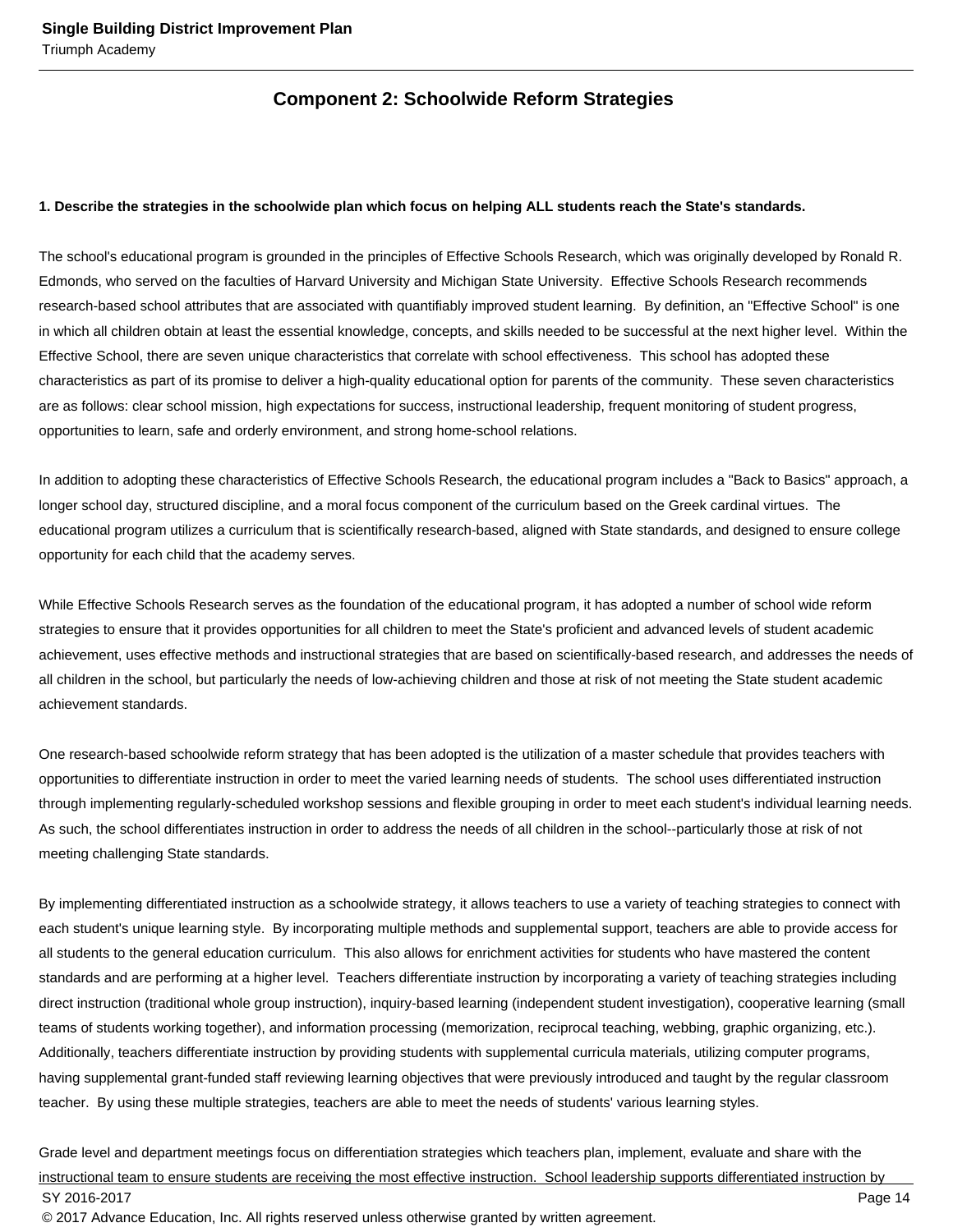Triumph Academy

including additional professional development opportunities for teachers through conferences, workshops, and team meetings.

Another research-based schoolwide reform strategy that has been adopted is the development of what Richard DuFour calls a Professional Learning Community. The school has adjusted its class and teacher schedules to ensure that grade-level teachers share a common planning time in which each member of the instructional team participates in dialogue about student learning and develops strategies to improve both teaching and learning.

The focus on student learning drives discussions in which teachers examine how students learn and where learning gaps are for each of their students. Through these discussions teachers are better able to understand the whole student and not just their achievement in a certain content area.

In addition to utilizing differentiated instruction and implementing professional learning communities, the school has also adopted a system that ensures that teachers and students can establish and communicate student learning goals and track student progress through the formative assessment process. The school believes it is imperative to identify student learning goals, or educational objectives, so that teachers and students can gauge learning with respect to those goals and celebrate student success as they make progress toward mastery. Importantly, because the school is utilizing specific student learning goals--which align with the State's Grade Level Content Expectations- teachers can effectively provide feedback on student learning through the use of formative assessment. Since teachers have wellestablished student learning goals, they are able to utilize the formative assessment process to track student learning, gauge progress toward mastery, adjust instruction accordingly, and celebrate student success as it relates to learning. Indeed, the employment of these research-based strategies ensures that all students are given the opportunity to learn and succeed.

Finally, the school has adopted as a schoolwide reform strategy the delivery of additional opportunities to learn for students who need to increase their background knowledge. Where students do not have background knowledge sufficient to ensure academic success, the school works to provide increased opportunities for students to enhance their background knowledge so that their learning can be accelerated; such opportunities may include tutoring, mentoring, vocabulary instruction, and other interventions that ensure students have increased time to learn the knowledge and skills they need to be academically successful.

The needs assessment reveals that students as a whole are struggling in the content areas of English Language Arts, Math, Science, and Social Studies. It is a priority to bring all students up to grade level and surpass all state targets of performance. The school will use the strategies outlined above to address the needs of all students and will utilize staff and supplemental programs to provide additional support to the students who need it most. Please see the schoolwide goals which are aligned to the Comprehensive Needs Assessments and specifically target struggling students and specific content standards.

The school's foundation of Effective Schools Research, coupled with these comprehensive schoolwide reform strategies, is the means by which it ensures that all children are academically successful. Indeed, these strategies enable the school to provide opportunities for all students to progress toward and demonstrate proficiency, and to also ensure college opportunity for each student.

### **2. Describe how the research-based methods and strategies in the schoolwide plan increase the quality and quantity of instruction (which accelerates and enriches the curriculum).**

The researched-based methods and strategies in the schoolwide plan that increase the quality and quantity of instruction include supplemental instructional support through push-in and pull-out paraprofessionals, academic specialist, and at-risk teachers. These staff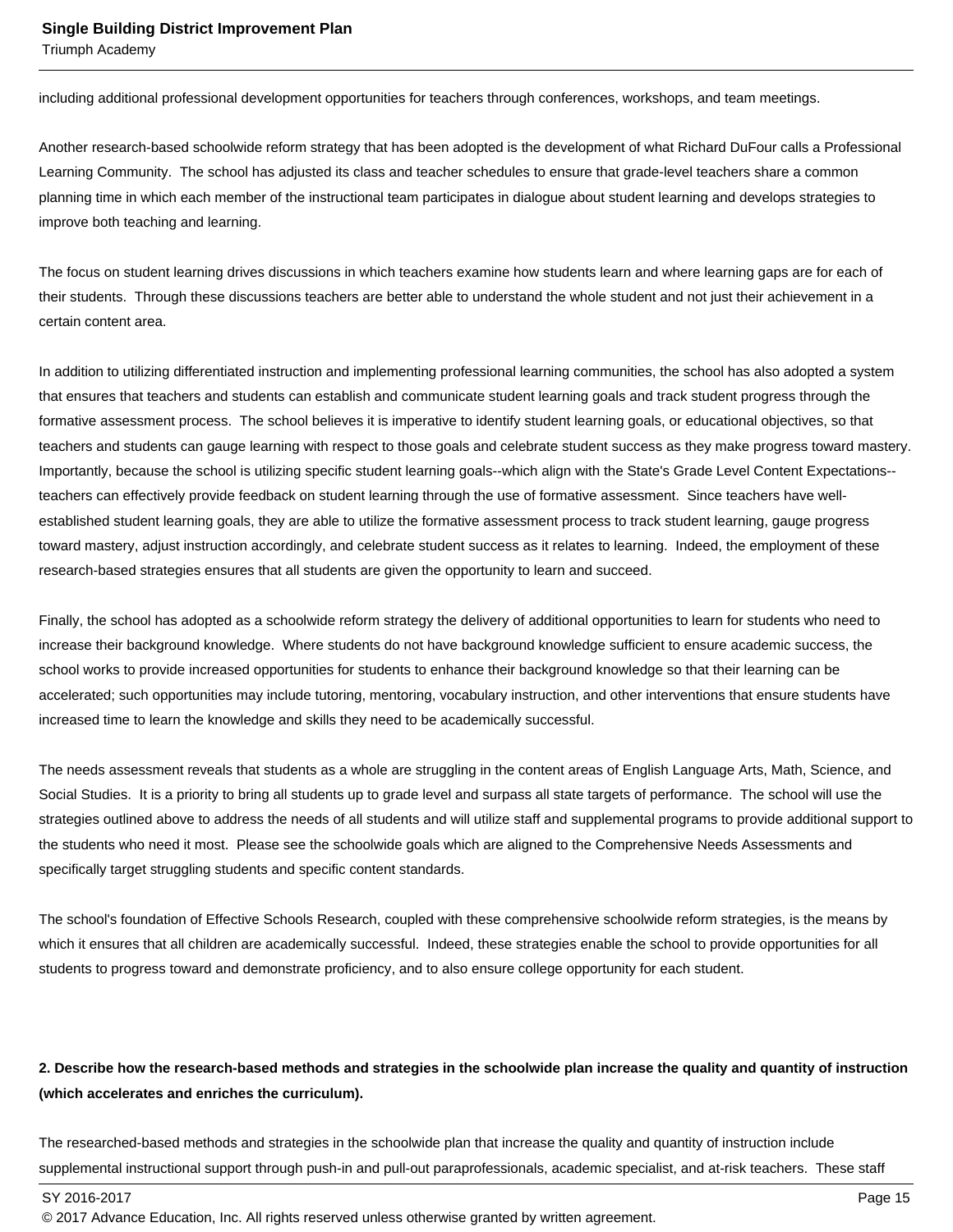Triumph Academy

members increase the quantity of instruction for the most below grade level students by providing supplemental support through small group and/or one-on-one support. Additionally, the school will build student background knowledge and increase academic vocabulary by providing out of school time learning programs (such as after-school-tutoring and summer learning programs), and enriching supplemental print and online materials. These strategies can be found in the goals section.

Classroom teachers are a key part of the school's research-based Response to Intervention program as well, and they provide differentiated instruction for all students during workshop time which is regularly scheduled each day. Teachers increase the quality of instruction by ensuing that they are reaching students at their level rather than only providing whole group instruction.

Research-based professional development is also offered to improve instruction quality and the overall educational programing. Professional development strategies can be found under each goal.

## **3. Describe how the research-based reform strategies in the schoolwide plan align with the findings of the comprehensive needs assessment.**

All research-based methods and strategies in the schoolwide plan align with the findings of the Comprehensive Needs Assessment. This includes supplemental grant-funded staff and classroom teachers since all instructional staff are focused on ensuring that the identified gaps in the needs assessment are addressed.

In addition to the staff and a research-based core curriculum, the school utilizes supplemental intervention materials with academically struggling students during in school time to assist instructional staff with differentiating instruction in all content areas to support each goal.

Another research-based strategy that aligns with the findings of the needs assessment is the series of research-based professional development opportunities geared toward ensuring staff learn how to improve teaching effectiveness.

Lastly, out of school time programs ensure that students receive additional academic support to increase instructional time and to address the areas of concerns outlined in the needs assessment.

Supplemental instructional and non-instructional positions, out of school time, professional development, parental involvement activities, and supplemental supplies, materials, and technology all align with the needs assessment.

## **4. Describe the strategies in the schoolwide plan which provide a level of INTERVENTIONS for students who need the most instructional support in all major subgroups participating in the schoolwide program.**

The school provides differentiated support for all students. Within the classroom, teachers provide the first level of interventions, ensuring that all students revive instruction based on their varying needs. In additional to this support, supplemental grant-funded staff serve academically struggling students in all grades as part of the school's research-based intervention program as outlined above. Supplemental staff increased the quantity of instruction for students and major subgroups who need the most instructional support. Supplemental staff support be found under each goal.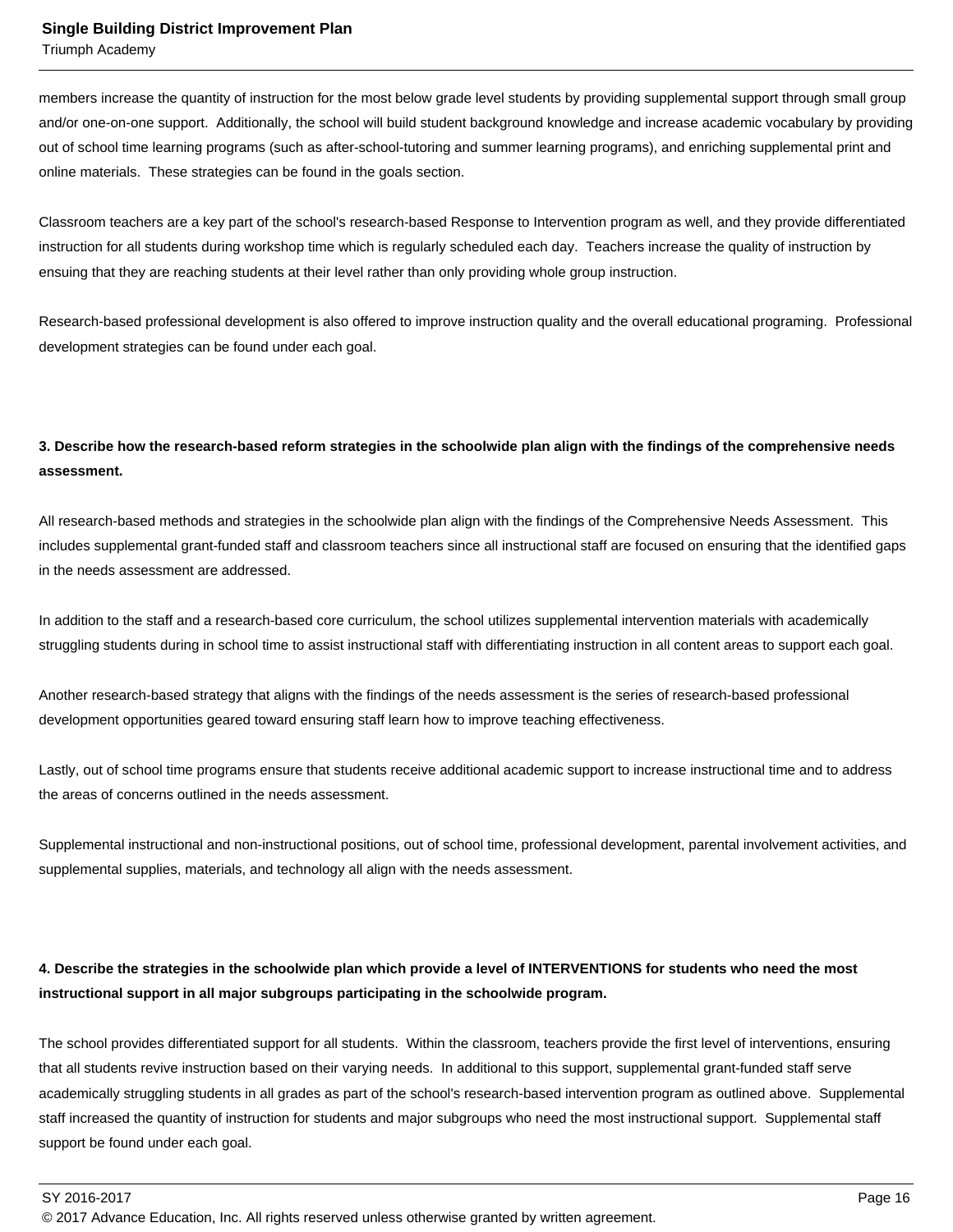#### **5. Describe how the school determines if these needs of students are being met.**

Teachers have significant input into school-based academic assessments. Each grade level has shared planning time and is expected to spend time each week reviewing student needs, developing instructional strategies to address those needs, and assessment to ensure needs are met. Additionally, teachers choose to implement, as appropriate, tests and assessment that measure student performance with respect to the school's curriculum. The school uses state test data (M-STEP) and NWEA proficiency scores to determining which students to refer to the intervention program. Through the formative assessment process and progress monitoring teachers work collaboratively to identify student's learning progress. When students have mastered content (as measured by progress monitoring tools, M-STEP, and NWEA) they are moved out of the intervention program and are continued to be monitored through regular meetings between intervention and general education staff. Students who continue to show learning gaps (as measured by progress monitoring tools, M-STEP, and NWEA) remain in the program and are offered additional support time.

Additionally, the school will adhere to the provisions of the McKinney-Vento Act and applicable state requirements to ensure that the needs of all identified Homeless Children and Unaccompanied Youth are met and these students receive a free and appropriate education and meaningful opportunities to succeed in the school. The school will provide Homeless Children services comparable to services offered to other students in the school, including transportation, Title I services, educational services for which the student meets eligibility criteria (including special education and related services and programs for English language learners), school nutrition programs (the school will provide free meals to the Homeless Child as all Homeless Children are automatically eligible for free meals), vocational and technical education programs, gifted and talented programs, and out of school time programs. To facilitate this practice, the school principal will designate a local homeless Liaison ("Liaison"). The Liaison will serve as one of the primary contacts between homeless families and school staff, district personnel, shelter workers, state coordinators for Homeless Children, public and private service providers in the community, housing and placement agencies, and other service providers. Specifically, the Homeless Liaison will follow internal written procedures to:

- Identify and enroll Homeless Children;
- Ensure that Homeless Children and their families receive eligible educational services;
- Make referrals to health, mental health, dental, and other services;
- Inform parents/guardians of educational and related opportunities available to their children;
- Provide parents/guardians with meaningful opportunities to participate in their child's education;
- Inform parents/ guardians and Homeless Children of all transportation services, and assist them in accessing these services;
- Clearly communicate all required information in a form, manner, and language that is understandable;
- Ensure proper mediation of enrollment disputes according to the McKinney-Vento Act and complaint procedures;
- Disseminate public notice of the educational rights of Homeless Children;

- Conduct annual training for school personnel on possible indicators of homelessness, sensitivity in identifying Homeless Children, and procedures for reporting to the Liaison; and

- Record homeless status information in myNHA, an internal system used by the school to manage student data.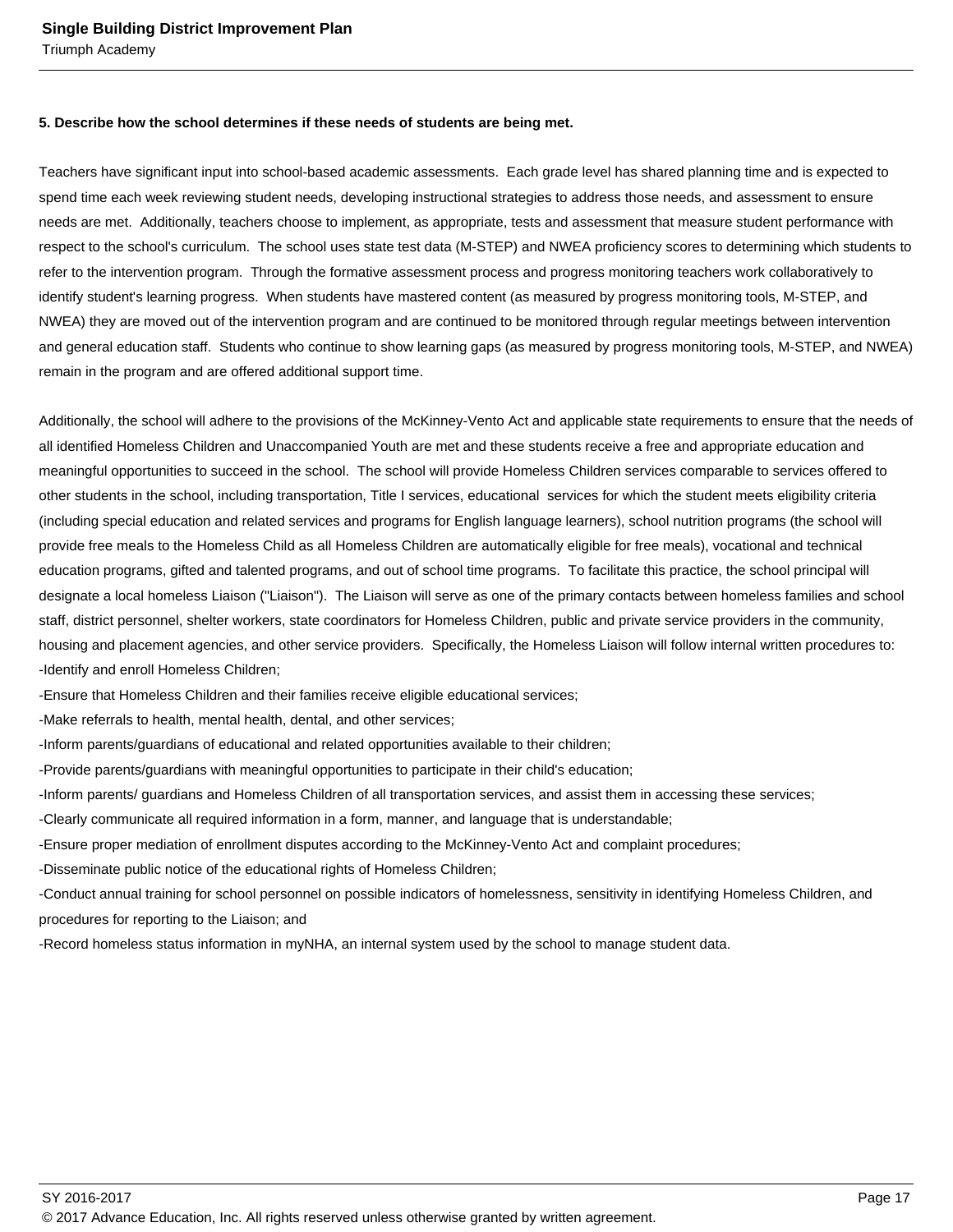## **Component 3: Instruction by Highly Qualified Staff**

| ∣Label | <b>Assurance</b>                                                                                                                                                                                                                                                                                                                     | Response | <b>Comment</b>                                                                                                                                                         | <b>Attachment</b> |
|--------|--------------------------------------------------------------------------------------------------------------------------------------------------------------------------------------------------------------------------------------------------------------------------------------------------------------------------------------|----------|------------------------------------------------------------------------------------------------------------------------------------------------------------------------|-------------------|
|        | 1. Do all of the instructional paraprofessionals<br>meet the NCLB requirements for highly<br>qualified? Provide an assurance statement. If<br>no, what is the number that is not highly<br>qualified and what is being done to address<br>this?<br>NOTE: A schoolwide program must have all<br>highly qualified instructional staff. | Yes      | The school is compliant with the<br>100% paraprofessional<br>requirement and assures<br>Icompliance with Section 1119 of<br>lthe No Child Left Behind Act of<br>l2001. |                   |

| Label | Assurance                                                                                                                                                                                                                                                                                                    | <b>Response</b> | <b>Comment</b>                                                                                                                                             | <b>Attachment</b> |
|-------|--------------------------------------------------------------------------------------------------------------------------------------------------------------------------------------------------------------------------------------------------------------------------------------------------------------|-----------------|------------------------------------------------------------------------------------------------------------------------------------------------------------|-------------------|
|       | 12. Do all of the teachers meet the NCLB<br>requirements for highly qualified? Provide an<br>assurance statement. If no, what is the number<br>that is not highly qualified and what is being<br>Idone to address this?<br>NOTE: A schoolwide program must have all<br>highly qualified instructional staff. | Yes             | The school is compliant with the<br>100% teacher requirement and<br>lassures compliance with Section<br>l 1119 of the No Child Left Behind<br>Act of 2001. |                   |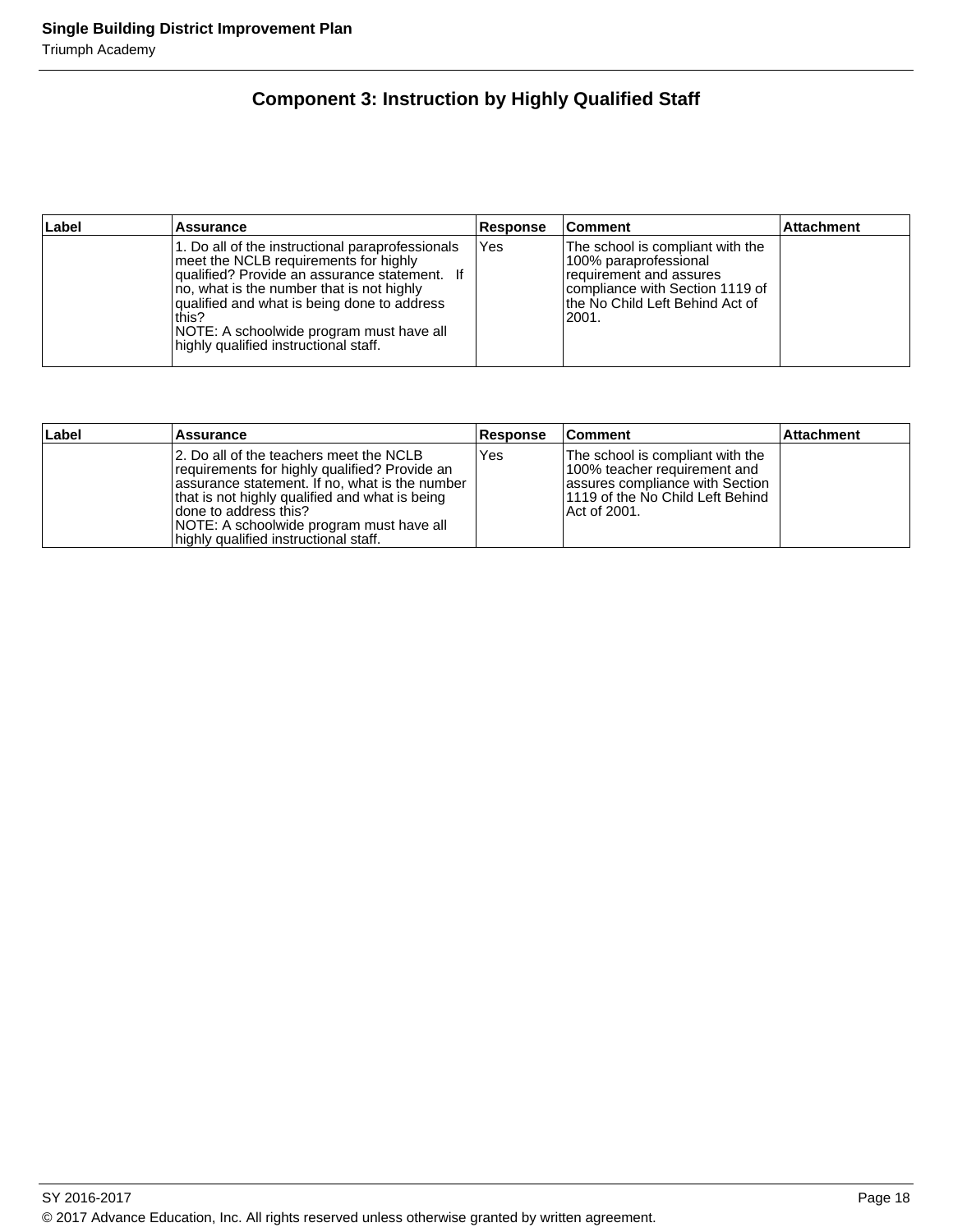## **Component 4: Strategies to Attract Highly Qualified Teachers**

#### **1. What is the school's teacher turnover rate for this school year?**

Triumph Academy's teacher turnover rate for this school year is 2.79%. In 2015-16, the school's teacher turnover rate was 12.12%.

#### **2. What is the experience level of key teaching and learning personnel?**

Eleven (11) teachers at Triumph Academy have 0-3 years of experience, seven (7) teachers have 4-8 years of experience, and eighteen (18) teachers have 9-14 years of experience.

## **3. Describe the specific initiatives the SCHOOL has implemented to attract and retain high quality teachers regardless of the turnover rate.**

The school holds as a top priority the recruiting, hiring, and retaining of high quality, highly qualified, and fully licensed teachers to serve its students. Efforts made by the school and its management partner, National Heritage Academies include the following:

- Establishing close relationships with local universities and colleges with teacher education programs.

- Advertising positions through online college postings, the National Heritage Academies website, and a weekly internal job newsletter that is sent out to all school and NHA employees.

- Offering a competitive salary and benefits package, including fifty percent (50%) reimbursement benefit for continuing education.

- Providing a comprehensive orientation, mentoring and induction that facilitates a successful transition into teaching.

- Providing opportunities for teachers to improve their instructional skills through a comprehensive professional development program.

- Including teachers in the continuous improvement planning process, and other school initiatives and activities.

## **4. Describe the specific initiatives the DISTRICT has implemented to attract and retain highly qualified teachers regardless of the turnover rate.**

Please see responses from question #3 (the previous question) since the district is a single building LEA.

## **5. If there is a high turnover rate, what initiatives has the school implemented to attempt to lower the turnover rate of highly qualified teachers?**

Not Applicable (N/A) - The school has a very low teacher turnover rate.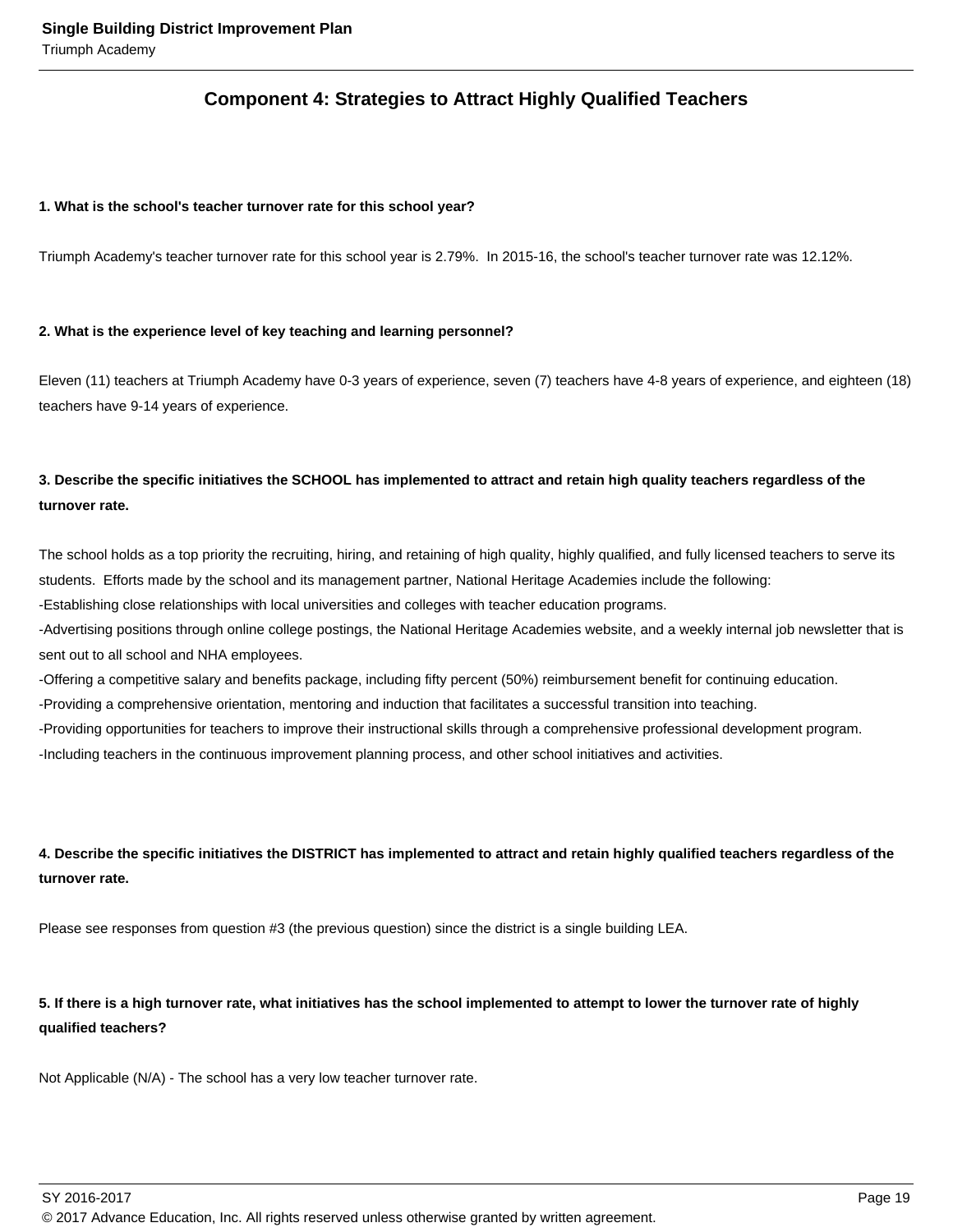## **Component 5: High Quality and Ongoing Professional Development**

## **1. Describe the professional learning that the staff will receive that is aligned with the comprehensive needs assessment process and the goals of the school improvement plan.**

All professional development is aligned to the comprehensive needs assessment and the school improvement goals. A needs assessment was conducted to determine the focus of the professional development efforts. The school staff will work toward improving the academic achievement of their students through continuous professional development aimed at increasing staff knowledge and skills in order to improve the rigor of the instructional practices in the school. The written district professional development plan is based on the Comprehensive Needs Assessment data and includes strategies for meeting the educational needs of students with different learning styles. The school provides opportunities for the principal, teachers, other school staff, and parents, if appropriate, to participate in sustained, indepth professional development. These professional development activities are ongoing and based on scientifically-based research. The school plans on facilitating the professional development included in the goals section which is aligned with the Comprehensive Needs Assessment and the 2017-18 school improvement plan goals.

#### **2. Describe how this professional learning is "sustained and ongoing."**

PD is sustained and ongoing through the use of grade level Deans that provide job embedded professional development, grade level meetings, and schoolwide professional development events. Staff complete surveys after each professional development to assess the content of each training. The grade level Deans continue to monitor and observe implementation throughout the year through observations, coaching, modeling, and continuous feedback.

| ∣Label | Assurance                                                  | Response | <b>Comment</b>    | ∣Attachment                                                      |
|--------|------------------------------------------------------------|----------|-------------------|------------------------------------------------------------------|
|        | 3. The school's Professional Learning Plan is<br>complete. | 'Yes     | IAttached PD Plan | 'Triumph - 2017-18<br>l Professional<br>Development (PD)<br>Plan |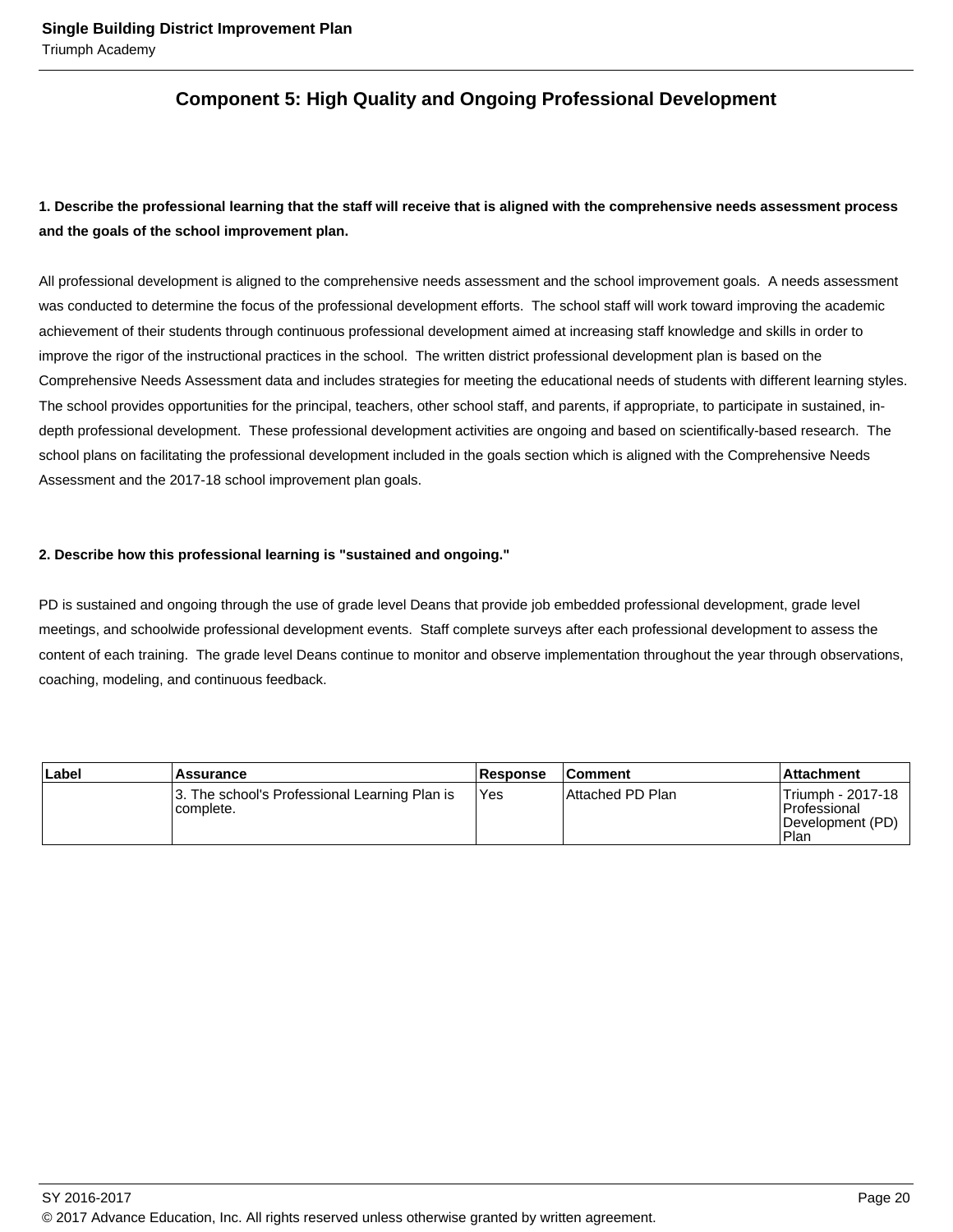## **Component 6: Strategies to Increase Parental Involvement**

#### **1. Describe how parents are (will be) involved in the design of the schoolwide plan.**

Design of Schoolwide Plan: Parent involvement programs are designed by stakeholders, including representative parents, who serve on the School Improvement Committee. The Committee analyzes academic, perception, and process data in order to determine needs related to parent involvement. In addition, parents provide input into the program design through several surveys and parent meetings.

#### **2. Describe how parents are (will be) involved in the implementation of the schoolwide plan.**

Parents will be involved in the implementation of the schoolwide plan by their continued participation on the school improvement team and also by attending the annual parent meetings in the spring and fall. They also participate in the parent involvement activities implemented to support the schoolwide goals. Parents that volunteer in the classrooms will assist teachers in helping students meet their yearly goals as well as the overall schoolwide goals. They will work in small groups assisting in workshop and during reading circles. Parents will be invited to participate in the implementation of the schoolwide plan through other events and volunteer opportunities during the school year.

#### **3. Describe how parents are (will be) involved in the evaluation of the schoolwide plan.**

Feedback from parents on the annual evaluation of the schoolwide plan will be solicited formally through annual surveys and meetings surveys as well as informally from principal meetings and parent teacher conferences, as well as their participation on the schoolwide team. The parent feedback will be incorporated into the review process and the schoolwide plan and programs will be adjusted accordingly.

| Label | Assurance                                                                                                                                                                      | <b>Response</b> | <b>Comment</b>                            | <b>Attachment</b>                                         |
|-------|--------------------------------------------------------------------------------------------------------------------------------------------------------------------------------|-----------------|-------------------------------------------|-----------------------------------------------------------|
|       | 14. Does the school have a Title I Parent<br>Involvement policy that addresses how the<br>school carries out the required activities of<br>IESEA Section 1118 (c) through (f)? | <b>Yes</b>      | Attached Parent Engagement<br>Policy/Plan | <b>Triumph - Parent</b><br>land Family<br>Engagement Plan |

#### **5. Describe how the school is carrying out the activities outlined in ESEA Section 1118 (e) 1-5, 14 and (f).**

Outlined below are several parent involvement activities and strategies that will be implemented throughout the school year, as required in ESEA Section 1118(e)1-5,14 and (f): Section 1118 (e) - Building Capacity for Involvement.

1118 (e) (1) - The school provides assistance to parents of children served by the school in understanding such topics as the state's academic content standards and student achievement standards, state and local academic assessments, the requirements of this part, and how to monitor a child's progress and work with educators to improve achievement for their children. The school complies with Section 1118 (e)(1) as follows: Parents will have the opportunity to learn about the following during Parent Learning Events, Coffee with the Principal, and other Parent Meetings: the state's academic content standards and student achievement standards, state and local academic assessments, the requirements of this part, how to monitor a child's progress and work with educators to improve achievement for their children. The

SY 2016-2017 Page 21

<sup>© 2017</sup> Advance Education, Inc. All rights reserved unless otherwise granted by written agreement.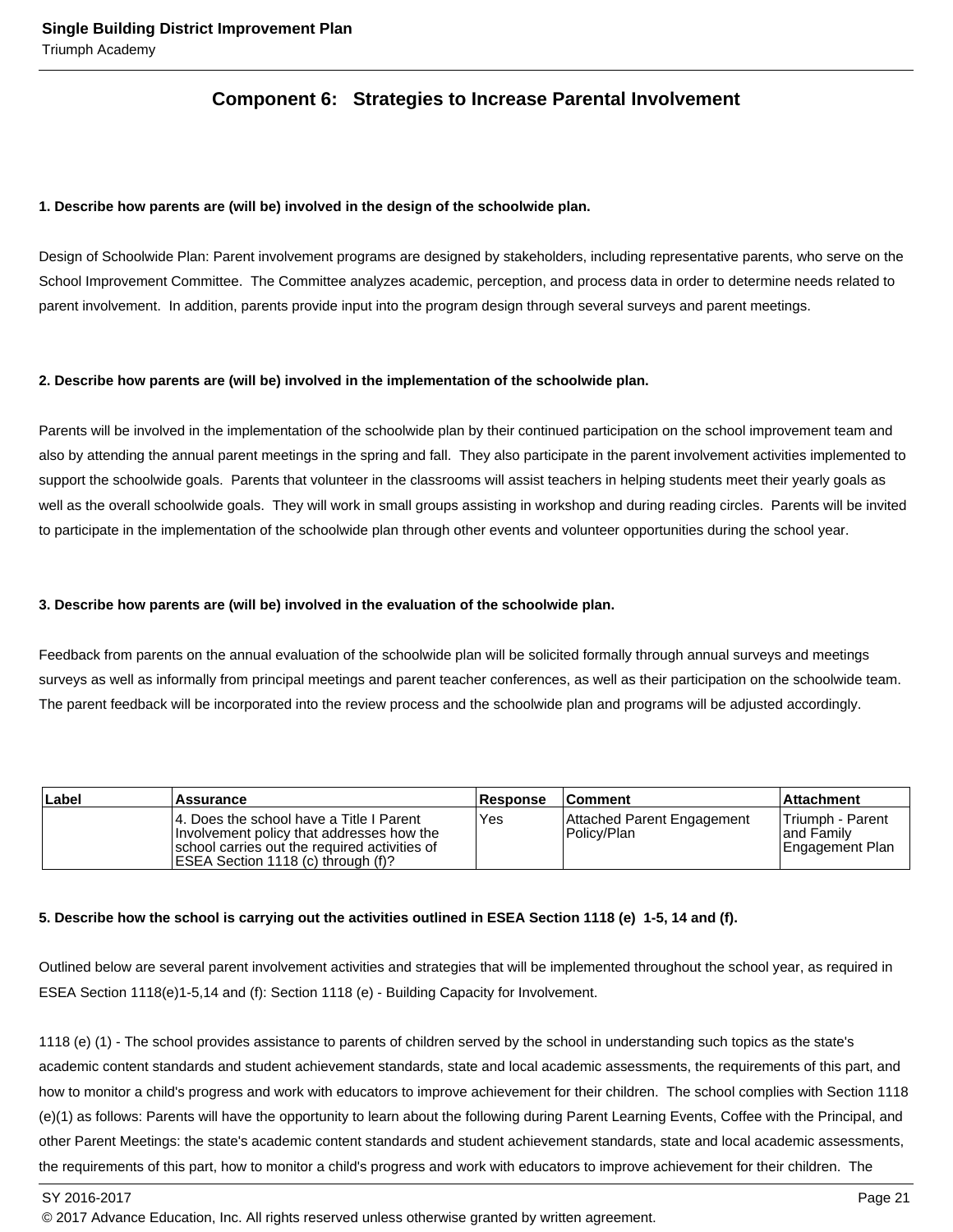Triumph Academy

school will also hold Parent Teacher Conferences twice per year, and teachers will communicate opportunities to volunteer in the classroom as well as specific meeting times and dates for them to participate and learn about their child(s) education via school email, teacher and principal newsletters, and SchoolMessenger (automated communication system).

1118 (e) (2) - The school fosters parental involvement by providing materials and training to help parents work with their children to improve their children's achievement. The school complies with Section 1118 (e)(2) as follows: This is done in myriad of ways, one of which is the Back to School event held in August each year, in which families will receive a school calendar and information regarding additional services offered by the school; they will also have access to their child(ren)'s teacher(s), and will receive print materials to help them understand the opportunities for parent involvement during the school year. Another way that the school reaches parents is through monthly newsletters in which information regarding current happenings in the school, strategies to increase student achievement, and community resources for parents and students are articulated. These newsletters are distributed via email, the school's website, and in print form available in the school's front office. Additionally, the principal hosts informal "Coffee with the Principal" meetings. Further, the school holds two annual parent-teacher conferences, which are very well-attended, but parents are always welcome to schedule additional time with school staff to discuss these and any other topics as needed. Another way in which parents are provided with materials and training to enable and empower them to help their children increase their achievement is through parent learning events. All parents are invited to these events to help them better understand their key role in their child(ren)'s education. Finally, all parents are invited to attend the Title I Parent Meetings held at least twice per school year. The meetings will always include the following agenda items, but will be expanded based on student needs:

- What is Title I?
- Why might my child need help?
- How can I get involved?
- School Improvement Overview
- Title I Parent Involvement Policy Review
- Teacher-Parent-Student Compact Review
- Homeless Dispute Resolution Process

1118 (e) (3) - The school takes seriously its commitment to educating teachers, pupil services personnel, principals, and other staff in the value and the utility of parents' contributions. The school complies with Section 1118 (e) (3) as follows: Educators receive guidance in ways to reach out to parents; to communicate with them; to work with them as equal partners; to implement and coordinate parent programs; and to build ties between parents and the school. The school solicits the assistance of parents through its parent nights and surveys so that they are part of the conversation around educating all school staff on the value and utility of the contributions of the parent population. Further, the school's Director of School Quality provides the school leadership team with ongoing support related to these key areas of parent/school development, and in turn, the leadership team provides weekly observations and one-on-one coaching for teachers which includes coaching around meaningful parent involvement and family engagement to increase academic achievement. Teachers are encouraged to keep open lines of communication with parents, to work with them as partners in every student's education, to participate and volunteer for parent events and programs, and to build and maintain positive relationships between families and the school.

1118 (e) (4) - The school coordinates and integrates parental involvement programs and activities with Head Start, Reading First, Early Reading First, Even Start, the Home Instruction Programs for Preschool Youngsters, the Parents as Teachers Program, and/or public preschool and other programs, and conduct other activities, such as parent resource centers, that encourage and support parents in more fully participating in the education of their children.

The school complies with Section 1118 (e)(4) as follows: One of the duties of the school's social worker is to coordinate and integrate the

SY 2016-2017 Page 22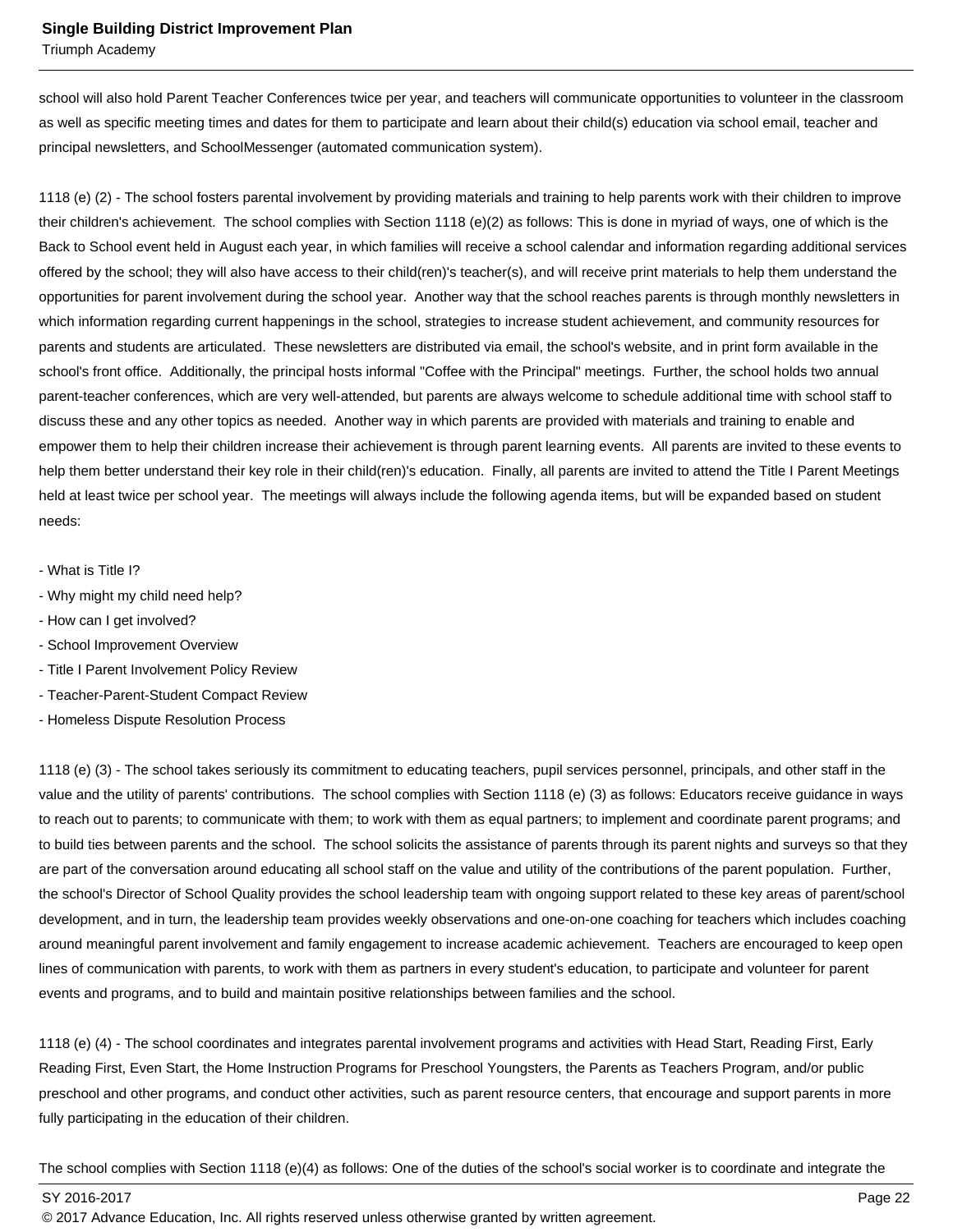Triumph Academy

parental involvement program at the school with activities and resources in the community by attending meetings with local agencies monthly, maintaining regular contact with community services resources and not for- profit counseling and young person's groups such as The Boys and Girls Club and the YMCA. Additionally all staff are expected to educate the whole child by encouraging and supporting parents to fully participate in their child's education. Staff does this by being available via phone, email and for in-person meetings, and also more formally through parent and family events. The plan for connecting with preschool age children also includes numerous summer gettogethers in which the children can meet the teachers and staff of the school and other students making a similar transition. For example:

- Popsicles on the Playground (school wide summer fun at the school playground for new students to meet staff members and other students making a similar transition)

- A welcome party for new families including all incoming kindergarteners

- An Open House will occur prior to the school year in which students will meet their classroom teachers.

1118 (e) (5) - The school ensures that information related to school and parent programs, meetings, and other activities is sent to the parents of participating children in a format, to the extent practicable, in a language the parents can understand. The school complies with Section 1118 (e)(5) as follows: The school communicates information via SchoolMessenger (emails and texts), direct emails from teachers, and via principal and teacher newsletters. These modes of communication are helpful for literate and seeing parents, and if there is a literacy or sight barrier the school communicates verbally with parents as well. Additionally, all documentation and communication is translated for parents whose primary language is not English. Accommodations including relay services are used for any parents with disabilities.

1118 (e) (14) - The school provides such other reasonable support for parental involvement activities under this section as parents may request. The school complies with Section 1118 (e)(14) as follows: The school solicits feedback from parents about support they may need via surveys, meetings, and informal communication. If requested by parents, the school will provide parents of identified Title I students additional opportunities for regular meetings to offer suggestions and to participate in decisions that impact their child's education such as during the already regularly scheduled monthly parent/principal meetings.

Section 1118 (f) - The school provides full opportunities for the participation of parents with limited English proficiency, parents with disabilities, parents of migratory children, including providing information and school reports required under Section 1111 in a format and, to the extent practicable, in a language such parents understand, in carrying out parental involvement policy in the school. The school complies with Section 1118 (f) as follows: the school provides individual student academic assessment results (M-STEP, NWEA, and other formal and informal assessments) to all parents in a format that they can understand, including an interpretation of the results. This information will not only be translated in a language that parents can understand, but the educational language and acronyms will be communicated during parent learning events, parent trainings, parent-teacher conferences, principal meetings, and other informal and formal parent events. The school will accomplish this by providing assistance to parents, providing materials and training to help parents, training teachers and other staff in how to partner with parents, and providing information in several languages as appropriate. The school wants parents to fully understand their child's test results so they can be an active participant in their academic success. The school communicates information via SchoolMessenger (emails and texts), direct emails from teachers, and via principal and teacher newsletters. These modes of communication are helpful for literate and seeing parents, and if there is a literacy or sight barrier the school communicates verbally with parents as well. Additionally, all documentation and communication is translated for parents whose primary language is not English. Accommodations including relay services are used for any parents with disabilities. Outlined below and within the Parent Involvement Plan are several parent involvement activities and strategies that will be implemented throughout the school year. Parent involvement activities and strategies that will be implemented throughout the school year include:

Popsicles on the Playground, Parent Information Meeting with Principal, Summer Learning Activity Newsletters, Back to School Open House, Parent Orientations, Title I Parent Meeting, Parent Teacher Conferences, Parent SIP Meeting, and Principal Newsletters, Dean Newsletters, and Teacher Newsletters, Additional activities will be added as needed. Through these activities and parental involvement components, the

<sup>© 2017</sup> Advance Education, Inc. All rights reserved unless otherwise granted by written agreement.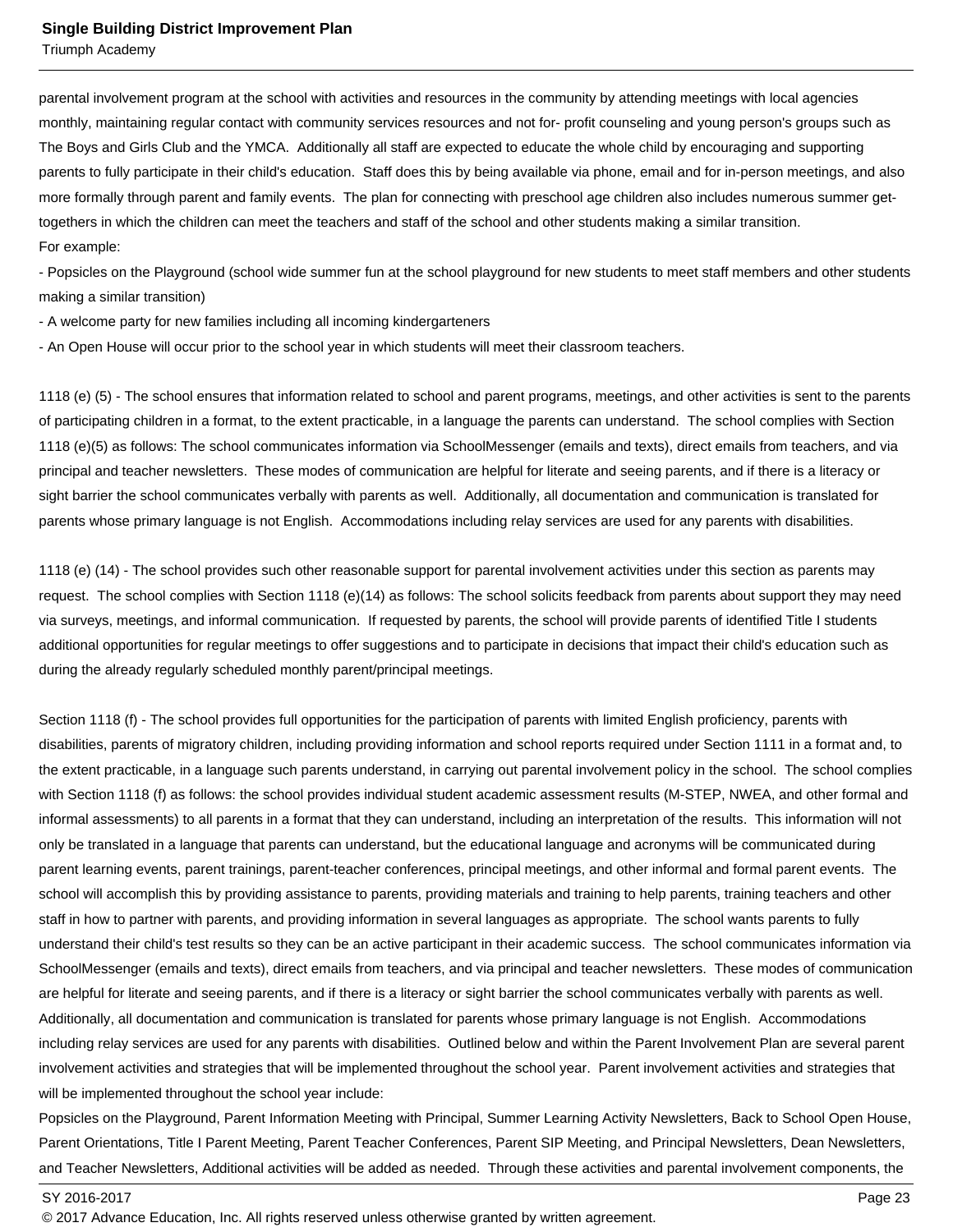Triumph Academy

school assures that it appropriately: 1) provides assistance to parents through parent teacher conferences, access to teachers and administrators via phone, email and in person, parent trainings, and other individualized ways according to parent needs; 2) provides materials and training to help parents work with children to improve their achievement during family engagement and parent involvement events, meetings with school leadership and teachers, parent teacher conferences and other individualized ways according to parent needs; 3) trains teachers and other required staff in the importance of and how to partner with parents during staff professional development days, through coaching with new teacher mentors and school leadership, and via online courses provided by the management company; 4) coordinates and integrates to the appropriate degree its parent involvement activities with other programming; 5) communicates information related to school and parent programs and activities are communicated in an understandable format and language via text, SchoolMessenger, phone call, email, letters home and face-to-face meetings with school staff; and 6) provides full opportunities for parents with limited English proficiency, parents with disabilities, and parents of migratory children to be involved in the activities of the school and to receive appropriate information and school reports; and 7) provides other reasonable support for parental involvement activities as parents may request. The school uses all necessary means to ensure that all parents receive opportunities to be involved at the school and that they are provided information in a format that is useful to them. As such, the school complies with NCLB Sections 1118(e) 1-5 and (14) and Section 1118 (f).

#### **6. Describe how the parent involvement component of the schoolwide plan is (will be) evaluated.**

Parental involvement activities, and the parent involvement component of this schoolwide plan, will be involved in the annual evaluation of the schoolwide plan. Feedback from parents provided through communication and their participation in the evaluation process will be incorporated into the review process and the schoolwide plan and programs will be adjusted accordingly. Also, annual parent survey results will be analyzed as part of the program evaluation.

#### **7. Describe how the results of the evaluation are (will be) used to improve the schoolwide program.**

The school examines which trainings will be necessary and appropriate in order to better serve the parents and families. The school administration works to improve the relationships with parents in regard to student concerns through gathering feedback from parent surveys and other evaluations, both formal and informal.

Feedback from parents provided through communication and their participation in the evaluation process will be incorporated into the review process and the schoolwide plan and programs will be adjusted accordingly each spring as part of the school's continuous improvement process.

#### **8. Describe how the school-parent compact is developed.**

The School-Parent Compact was developed and created by all stakeholders and includes input from Board members, school employees, and parents. During the developmental process, the proposed School-Parent Compact was shared with parent groups, including the parents serving on the School Improvement Team. All parents were asked to provide feedback and propose changes or additional language to the

<sup>© 2017</sup> Advance Education, Inc. All rights reserved unless otherwise granted by written agreement.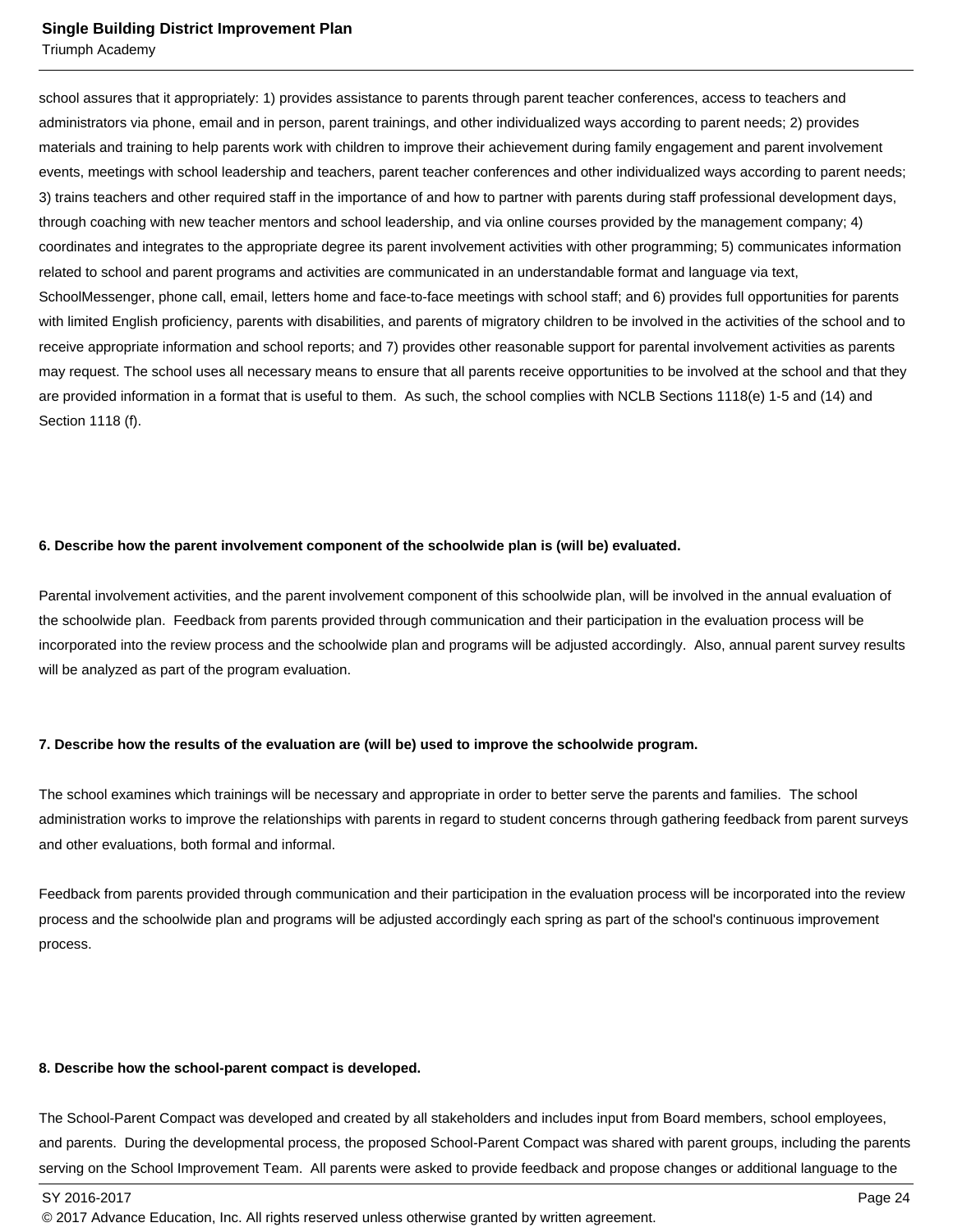Triumph Academy

School-Parent Compact. The changes in content and additional language requested by parents were incorporated into the final version of the document.

#### **9. Describe how the School-Parent Compact is used at elementary-level parent teacher conferences.**

In accordance with NCLB Section 1118(d)(1)(a), the school discusses the School-Parent Compact at least annually during parent-teacher conferences. The compact is discussed as it relates to individual student performance and the participation and commitment of the parent, teacher, and child in the child's education, and parents sign in to demonstrate that they have reviewed the Compact. Also during parentteacher conferences, individual student assessment results and interpretation are provided to parents. Teachers are responsible for communicating student performance information to parents during these meetings. Additionally, the school collects parent feedback on the Compact via surveys collected during Title I Meetings, and adjustments to the Compact are made accordingly. Parent feedback on the Compact is also gathered through informal meetings with the principal, school leadership team, and teachers.

## **10. How is the School-Parent Compact shared with middle school or high school parents (depending on the grade span of the school)?**

The school serves grades K-8. The Compact is used in the same manner for parents of students of all grade levels served. The school in accordance with NCLB Section 1118(d)(1)(a), the school discusses the Parent-Student Compact at least annually during parent-teacher conferences. The compact is discussed as it relates to individual student performance and the participation and commitment of the parent, teacher, and student in the child's education. During conferences parents sign-in to demonstrate that they have reviewed the Compact. Also during parent-teacher conferences individual student assessment results and interpretation are provided to parents. Teachers are responsibility for communicating student performance information to parents during these meetings. Additionally, the school collects parent feedback on the Compact via surveys collected during Title I Meetings, and adjustments to the Compact are made accordingly. Parent feedback on the Compact is also gathered through informal meetings with the principal, school leadership team, and teachers.

| Label | <b>Assurance</b>                                    | <b>Response</b> | <b>Comment</b>                                                                           | l Attachment                                      |
|-------|-----------------------------------------------------|-----------------|------------------------------------------------------------------------------------------|---------------------------------------------------|
|       | The School's School-Parent Compact is<br>lattached. | Yes             | Attached School-Parent Compact   Compact Triumph<br>Attached Parent Engagement<br>Policy | Parent<br><b>I Engagement Policy</b><br>- Triumph |

#### **11. Describe how the school provides individual student academic assessment results in a language the parents can understand.**

The school provides individual student academic assessment results (M-STEP, NWEA, and other formal and informal assessments) to all parents in a format that they can understand, including an interpretation of the results. This information will not only be translated in a language that parents can understand, but the educational language and acronyms will be communicated during parent learning events, parent trainings, parent-teacher conferences, principal meetings, and other informal and formal parent events. The school will accomplish this by providing assistance to parents, providing materials and training to help parents, training teachers and other staff in how to partner with parents, and providing information in several languages as appropriate. As such, the school complies with NCLB Section 1118. The school wants parents to fully understand their child's test results so they can be an active participant in their academic success.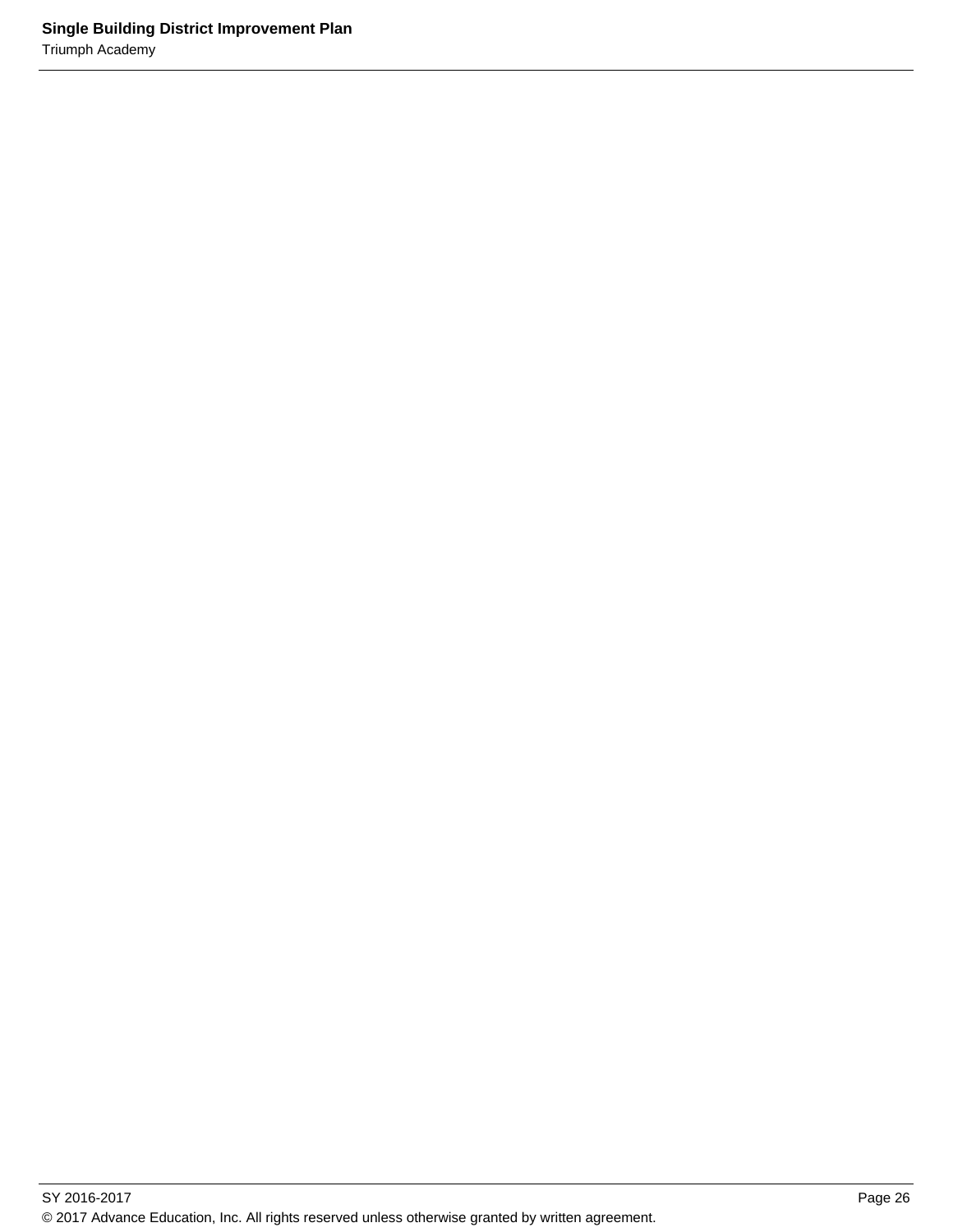## **Component 7: Preschool Transition Strategies**

## **1. In what ways does the school connect with preschool age children more than a once a year visitation to the kindergarten classroom?**

The school is committed to connecting with preschool age children in order to prepare them for school and has developed preschool transition strategies to ensure that incoming students are well-prepared for kindergarten. The plan for connecting with preschool age children also includes numerous summer get-togethers in which the children can meet the teachers and staff of the school and other students making a similar transition. For example:

- Popsicles in the Park (school wide summer fun at the park for new students to meet staff members and other students making a similar transition)

- A welcome party for new families including all incoming kindergarteners

- An Open House will occur prior to the school year in which students will meet their classroom teachers.

## **2. What types of training does the school provide preschool parents and/or preschool teachers on the skills preschool age children will need when they enter kindergarten?**

The school has a dedicated representative who works with area preschools, daycares, Head Start programs, etc., in ensuring kindergarten readiness. The school's Admissions Representative and Leadership meet with community members and preschools to discuss Preschool Transition. Meetings consist of informing parents about the school, inviting parents and students to visit the school and kindergarten classrooms, inviting preschool/daycare staff to visit the school and the kindergarten classrooms, and a presentation regarding the skills and knowledge students will need to know when they enter the kindergarten classroom. Training/informational packets, which are delivered to parents and area preschools/daycares, contain information about kindergarten readiness, activities to prepare children for kindergarten, and commonly asked questions regarding the transition from preschool to kindergarten.

The school's plan for transitioning students from preschool to kindergarten included a kindergarten focused parent meetings and Open Houses. At these events, discussions will focus on:

- Basic skills children should know coming in to kindergarten
- The difference between young fives and kindergarten
- The kindergarten curriculum
- Kindergarten behavior management plan
- A tour of the school
- Meeting the teachers and visiting the classrooms.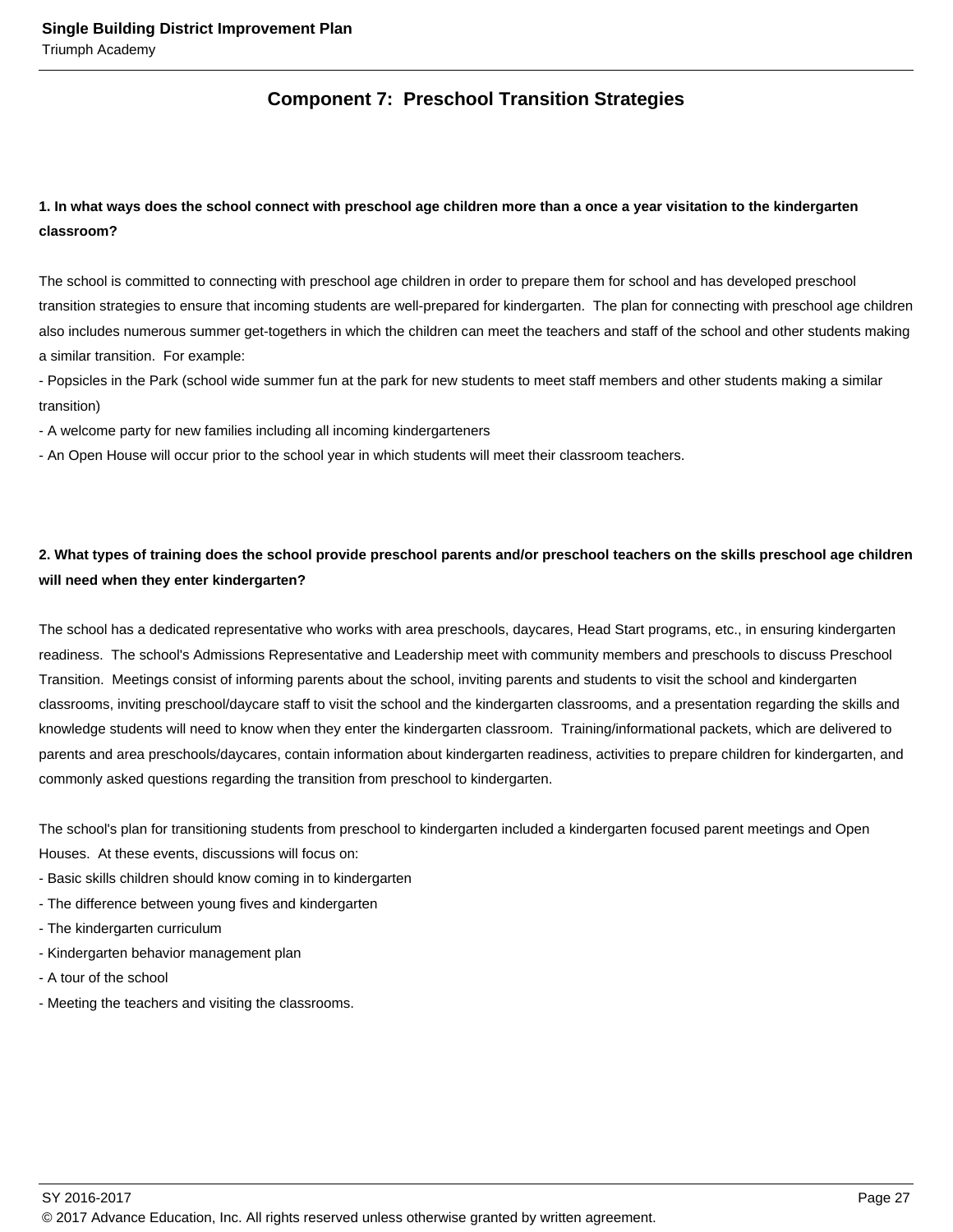## **Component 8: Teacher Participation in Making Assessment Decisions**

#### **1. How do teachers provide their input into the decisions regarding the use of school-based academic assessments?**

Teachers have significant input into school-based academic assessments. Each grade level has shared planning time and is expected to spend a minimum of one day each week reviewing student needs, developing instructional strategies to address those needs, and assessments to ensure needs are met. Additionally, teachers choose to implement, as appropriate, tests and assessments that measure student performance with respect to the school's curriculum. Through the formative assessment planning process, teachers work collaboratively to identify what specific knowledge or skills students need to know and how they will determine when such learning has taken place. Additionally, the school's administration surveys teachers on an annual basis to solicit feedback, including feedback on the school's academic assessments.

## **2. How are teachers involved in student achievement data analysis for the purpose of improving the academic achievement of all students?**

Teachers are active participants in the analysis of data to improve the academic achievement for all students. The Northwest Evaluation Association test is administered three times per year: fall, winter, and spring. Following each NWEA administration, all teachers analyze the data they receive and create action plans for student intervention. Teachers also analyze M-STEP results and school-based assessments. Based on this analysis, they adjust their instruction and differentiate to best meet student needs. Teachers gather more data with each assessment and adjust their instruction as needed. In addition, teachers regularly participate in training to better analyze data, differentiate instruction accordingly, and determine appropriate classroom-based interventions.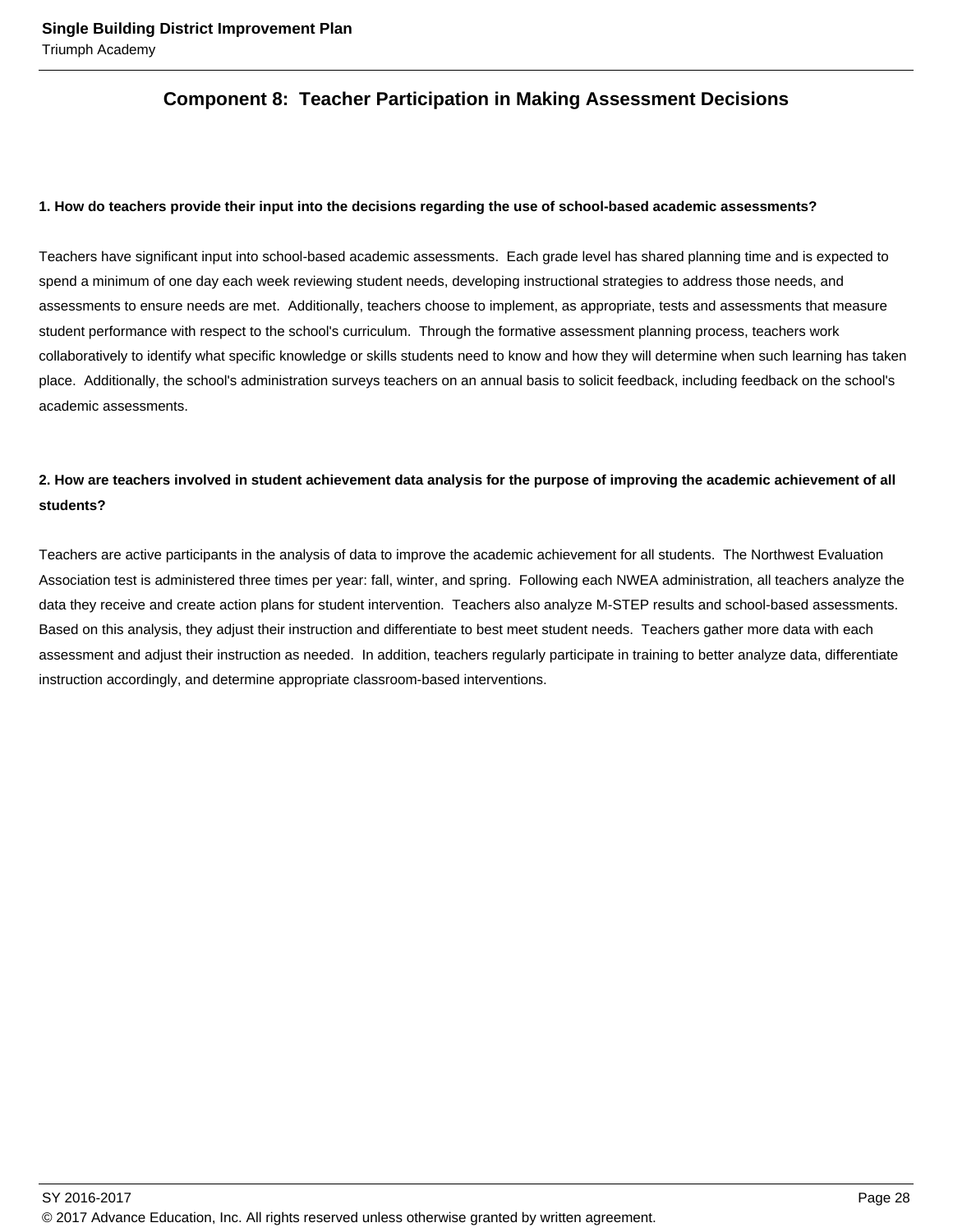## **Component 9: Timely and Additional Assistance to Students Having Difficulty Mastering the Standards**

## **1. Describe the process to identify students who experience difficulty mastering the State's academic achievement assessment standards at an advanced or proficient level.**

The school provides assistance in accelerating students in all content areas while focusing on the identified needs in the comprehensive needs assessment. The school staff have many opportunities to learn how to identify academically struggling students and they are aware of the assistance that is available to struggling students. The school utilizes many data points to identify students who are experiencing difficulty mastering the State's academic achievement standards at an advanced or proficient level, including the analysis of:

1) Failing the M-STEP

2) Scoring below the 50th percentile on the Northwest Evaluation Association Measures of Academic Progress or Primary Grades Assessment,

3) Teacher recommendation

4) Behavior results - Atypical behavior is observed

5) NWEA/M-STEP results - Flat or declining test scores

6) Student classwork - There is a decline or the student it not making typical growth

7) In-class formative assessments - Student does not demonstrate mastery of concepts

8) Student classroom engagement - When the student becomes withdrawn and stops engaging in classroom discussion.

Academic progress is monitored through these methods as well as the formative assessment process.

## **2. How is timely, effective, additional assistance provided to students who are experiencing difficulty mastering the State's academic achievement assessment standards at an advanced or proficient level?**

The school has implemented programs to serve students at-risk of academic failure, as well as students with special needs. The interventions provided to students in need of timely and additional assistance are evaluated for their effectiveness in helping students master the State's academic achievement standards. These interventions include activities that are inside and outside the regular classroom. Students that are having difficulty mastering State academic achievement standards receive the following timely additional supports:

- Differentiated instruction in the regular classroom in each core content area by teachers and supplemental staff.

- Customized intervention during workshop time.

- Paraprofessionals provide instructional lessons in reading and math to identified students having difficulty mastering standards on a daily basis.

- Academic Specialists provide daily instructional support services to students who are identified as eligible for intervention services through the use of assessments and eligibility criteria set by the school in order to increase student achievement in in all core content academic areas. They serve as a conduit for communication to the at-risk students' parents by providing regular, clear and understandable progress reports on intervention services provided. This support occurs both outside and inside the regular classroom. The support in the regular classroom will be 1) 1-on-1 or 2) small group for eligible students.

- At-Risk Teachers provide instructional support services to students who are identified as eligible for intervention services through the use of assessments and eligibility criteria set by the school in order to increase student achievement in core content areas.

SY 2016-2017 Page 29

<sup>© 2017</sup> Advance Education, Inc. All rights reserved unless otherwise granted by written agreement.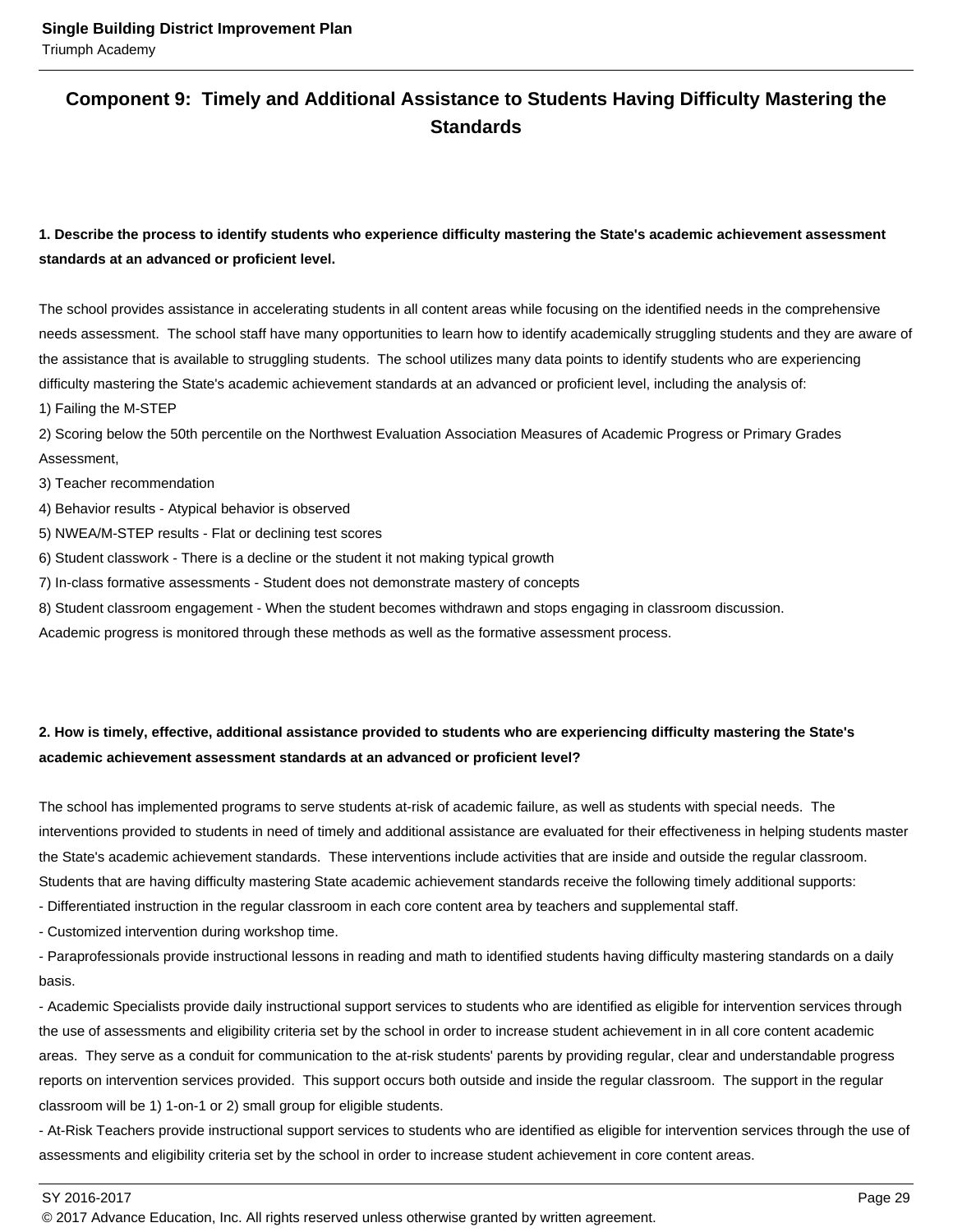Triumph Academy

- A school Social Worker works with students who experience difficulty in the school and community setting as a result of social-emotional or family issues that result in educational time loss or other challenges to academic achievement.

- An Achievement and Behavior Support Specialist works with students whose behaviors significantly interfere with their academic growth in core content areas which results in educational time loss or other challenges to academic achievement.

- A before/after-school tutoring program is offered to the most at-risk students for continued support in all core content areas, but particularly English Language Arts and Math.

- A summer learning program is targeted to at-risk students for continued support in Mathematics, Reading, Science, Social Studies, and Writing. It will be implemented to provide additional academic support for at-risk students to prevent summer learning loss.

Additional student services are monitored regularly to ensure students are receiving support appropriate to their identified needs and to track their continued progress. Staff discuss student progress regularly during team data meetings to address any necessary changes to duration and strategies for each individual student. As students reach their goals they are moved into less intensive services. If it is determined that students require continued additional support, the goal plan, workshop time and instructional strategies used are adjusted.

#### **3. How are students' individual needs being addressed through differentiated instruction in the classroom?**

Differentiated instructional strategies for students include but are not limited to the following:

- Additional repetition of content expectations
- Small group and individual strategies
- Making a match between what the student knows, how the instruction is being given, and the task that is being assigned.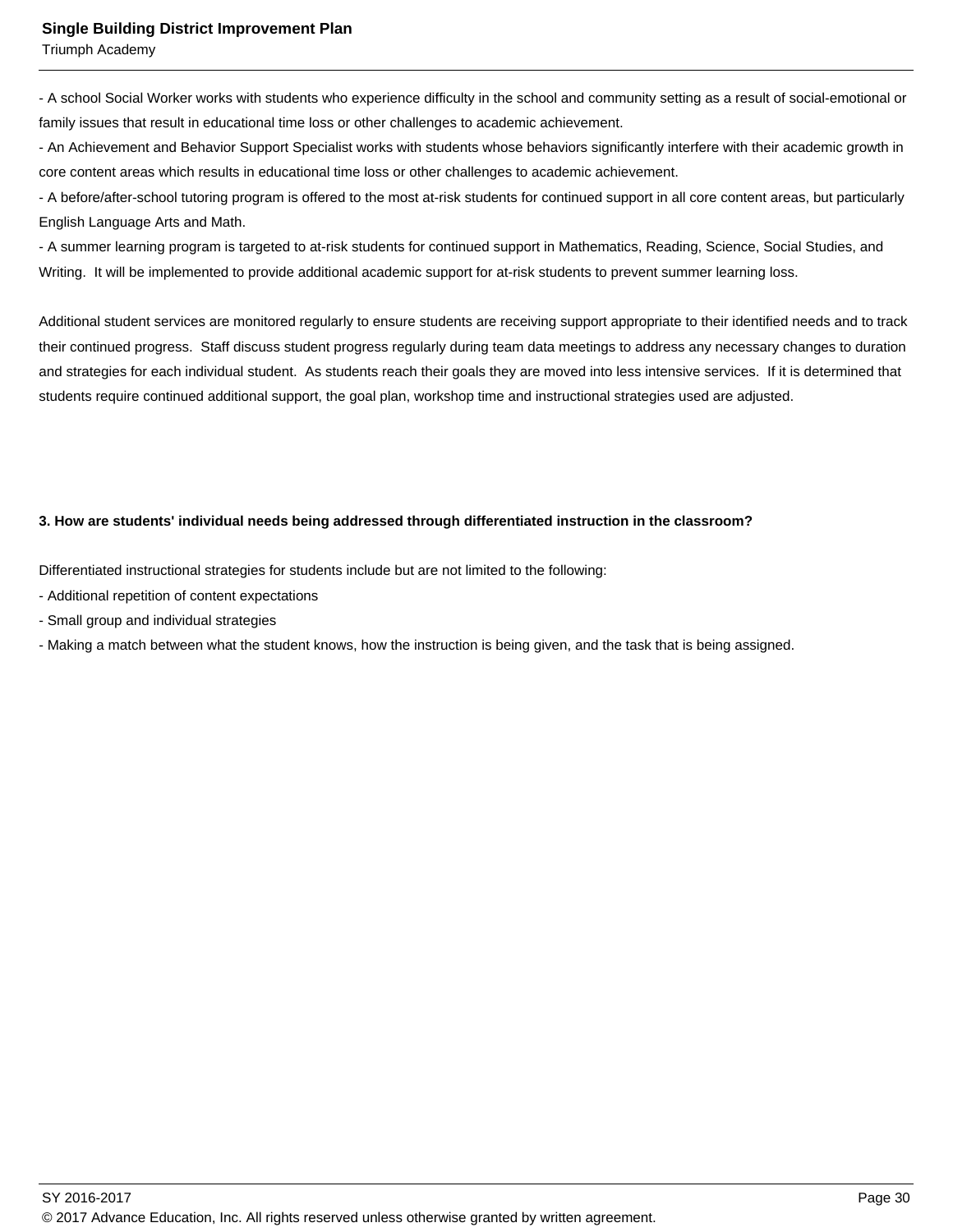## **Component 10: Coordination and Integration of Federal, State and Local Programs and Resources**

## **1. In what ways are the programs coordinated and integrated toward the achievement of the schoolwide goals? Include a LIST of the State, local and Federal programs/resources that will be supporting the schoolwide program.**

The school ensures that the use of all federal, state, and local funds is coordinated to ensure focus on the goals, strategies, and action activities identified in this Schoolwide Plan in order to upgrade the school's entire educational program. Furthermore, coordination and integration of all federal, state, and local services and programs are ensured through collaboration among administration, staff, parents, and other stakeholders as part of the school's improvement planning process. Specifically, the school utilizes funds from State and local sources to support the goals identified in the Schoolwide Plan. The school is a public school academy; it does not currently apply for or receive violence prevention funds, housing program funds, Head Start funds, adult education funds, vocational and technical education funds, or job training funds. If the school receives these funds at any point in the future, their use will be coordinated along with all other available funds through the school's Schoolwide Plan. While the school receives funds through the National School Lunch Act/Child Nutrition Act, their use is not coordinated under this plan as they do not contribute directly toward upgrading the school's educational program.

General and Local (Board) funds are used to support the schoolwide plan by providing: Staff wages and benefits (administrators, teachers, office staff, custodial, coaches, etc.) textbooks and curricular tools, computers and office equipment, supplies and materials, building costs, maintenance, utilities, professional development, and parent engagement.

IDEA/Special Education funds are used to support the schoolwide plan by providing: Special Education teachers' wages and benefits.

Title I and Title VI or REAP funds are used to support the schoolwide plan by providing supplemental staff wages and benefits, out of school time, support for students experiencing homelessness, parental involvement activities, professional development, and supplies and materials including subscriptions and technology.

Title IIA funds are used to support the schoolwide plan by providing supplemental professional development, staff wages and benefits, and funding for Title I activities/purchases via transferability to Title I.

Title III LEP funds are used to support the schoolwide plan by providing supplemental support through the consortium initiatives.

Section 31a funds are used to support the schoolwide plan by providing staff wages and benefits, out of school time, and supplies and materials including subscriptions and technology.

Community organizations, clubs, and businesses - the school partners with local organizations to provide support services to impact student learning.

## **2. Describe how the school will use the resources from Title I and other State, local and Federal sources to implement the ten required schoolwide components.**

© 2017 Advance Education, Inc. All rights reserved unless otherwise granted by written agreement.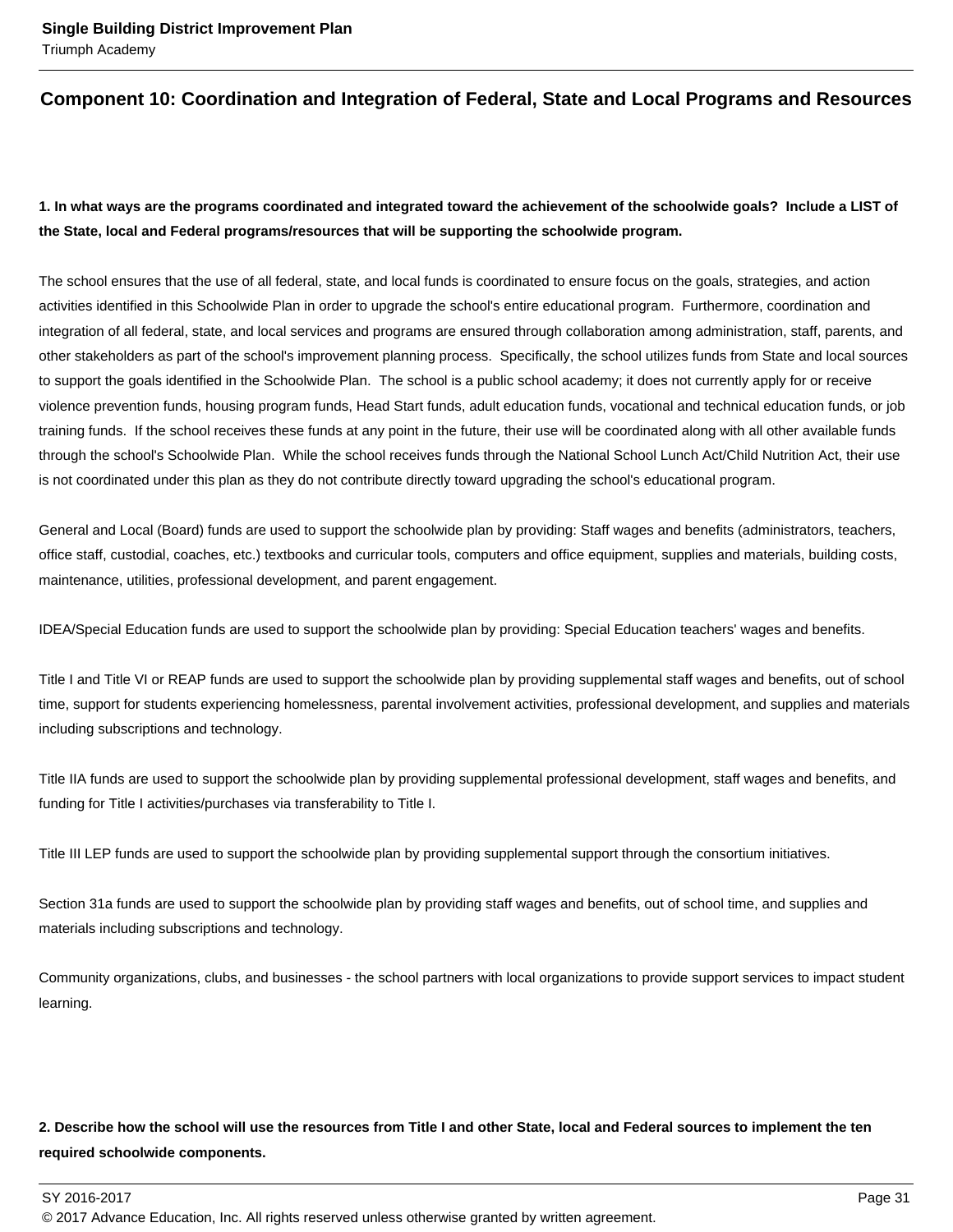Triumph Academy

The school uses several resources to implement the required Schoolwide plan components. Title I and Section 31a provide supplemental services to students. Professional development programs, supplemented with funding available through Titles IIA, are also supported by the school's Schoolwide Plan. A complete list of support can be found in below.

#### Components 2, 3, 4, 5, 6, 7, 8, and 9 - Resources: IDEA, state/general and local funds

Support provided: Admissions representative (general), teachers (general and IDEA), and the school leadership team (general) will work in collaboration to support student achievement. Staff will be provided job-embedded professional development to increase teaching effectiveness. Parent involvement activities will provide parents with opportunities to learn how to better support their children's academic experience.

#### Components 1, 2, 3, 6, and 9 - Resources: Title I & Title VI/REAP Funds

Support provided: Paraprofessionals, Academic Specialists, At-Risk Teachers, Social Worker, Achievement and Behavior Support Specialist, out of school time activities, parent involvement activities, purchases for students experiencing homelessness, professional development, and supplies and materials including subscriptions and technology.

Components 1, 2, 4, 5, and 9 - Resources: Title IIA Funds Support provided: supplemental professional development and funding for Title I staff/activities/purchases via transferability to Title I.

#### Component 1, 2, 3, 4, 5, 6, and 9 - Resources: Title III Funds

Support provided: professional development, Software and progress monitoring tools, EL Specialists, instructional coaching, parent involvement, English instruction for EL parents including supplies and child care, out of school time activities, ESL certification/tuition reimbursement, fees associated with a Title audit, and supplies and materials including subscriptions and technology.

Components 1, 2, 3, and 9 - Resources: Section 31a Funds

Support provided: Paraprofessionals, Academic Specialists, At-Risk Teachers, Social Worker, Achievement and Behavior Support Specialist, out of school time activities, and supplies and materials including subscriptions and technology.

**3. How does the school coordinate and integrate the following Federal, State and local programs and services in a manner applicable to the grade level to support achievement of the schoolwide goals: violence prevention programs, nutrition programs, housing programs, Head Start, adult education, vocational and technical education, and job training.** 

While funding will not be consolidated, the school's entire educational program is supported by the Schoolwide Plan; this includes supplemental programs. Since the school is a single-school, K-8 public school academy, it does not currently apply for or receive violence prevention funds, housing program funds, Head Start funds, adult education funds, vocational and technical education funds, or job training funds. If the school receives these funds at any point in the future, their use will be coordinated along with all other available funds through the school's Schoolwide Plan. While the school receives funds through the National School Lunch Act / Child Nutrition Act, their use is not coordinated under this plan as they do not contribute directly toward upgrading the school's educational program.